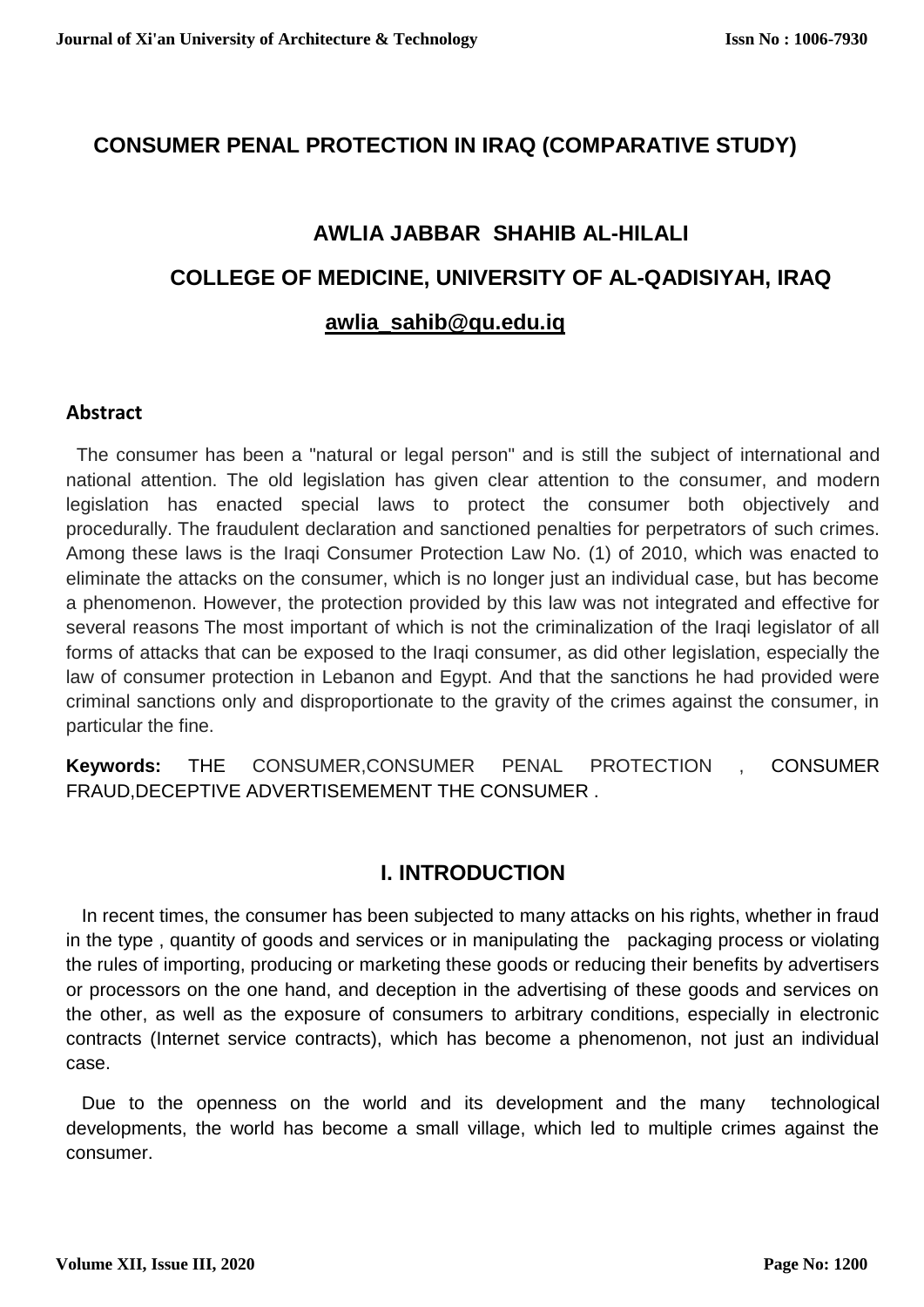In Iraq, especially after 2003, we find that Iraqi citizens no longer rely on fresh goods, but rather depend on one or more of the bulk of their consumption of frozen or canned goods imported from abroad and throughout the year, and the latter may be subject to contamination or non-conformity of storage to the specified specifications. ......... etc, hence the importance of research on this subject.

# **II. MYTHOLOGY OF THE STUDY**

#### **Study Problem**

 The research on the subject of "Consumer penal protection in iraq comparative study " raises many problems that can be raised in the form of questions. Did the Iraqi legislator in the Penal Code No. (111) of 1969 (amended) protect the consumer from the crimes that he could face? Is this protection sufficient? Has the Iraqi Consumer Protection Law No. (1) of 2010 come into full protection for the consumer? Is this protection parallel to the protection afforded by comparative laws?

#### **Research objectives**

This research aims to achieve the following goals:

2-1- Clarify the concept of consumer and the legal basis for its protection in Iraqi and comparative law, and develop a clear picture of the criminal and penal policy of assaulting the consumer

2-2- Determine the crimes committed against the consumer stipulated in Iraqi law and the comparative laws on the one hand, and clarify and evaluate the punitive aspect in the crimes against the consumer on the other hand.

# **The Importance of Research**

The importance of this research appears on the following:

3-1- Increasing the attacks against the consumer and its diversity, the multiplicity of methods and systems used in committing them, and the multiplicity of means used by the perpetrators (suppliers, processors, advertisers, etc.).

3-2 - Lack of Iraqi legal studies interested in consumer protection in terms of penalty, since most research and studies concerned other aspects, especially the civil or administrative aspect.

# **Hypotheses of the Research**

Based on the foregoing, the following hypotheses can be formulated:

#### **The First Major Hypothesis**

4-1- Coherence and convergence in the approach, content and goals of Iraqi law and comparative laws exist .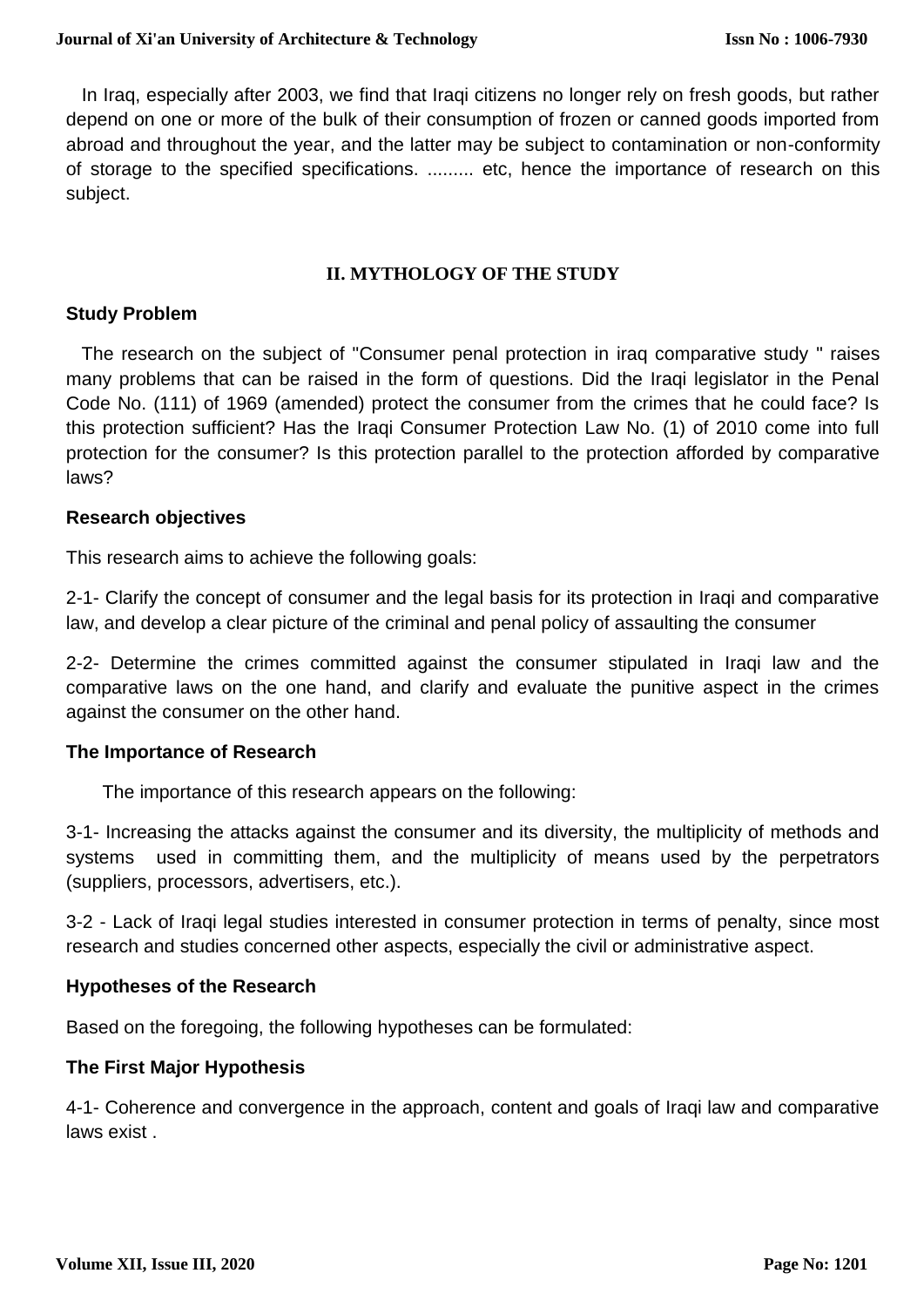# **The following secondary hypotheses are derived from it :**

4-1-1- The goal of consumer protection laws is to protect it in its health and safety.

4-1-2- The nature of the crimes mentioned in the Iraqi Consumer Protection Law is similar to the crimes mentioned in the comparative consumer protection laws.

4-1-3- The lack of adequate guarantees for the consumer towards the provider or the merchant in Iraqi law and comparative laws.

# **5- Research method**

 The research on the subject of "Consumer penal Protection in Iraqi Comparative study" requires two approaches:

5-1- the first approach is the comparative approach. The Iraqi The law will be compared with the Iraqi Penal Code No. 111 of 1969 and the Consumer Protection Law No. (1) Law of Suppression of Egyptian Fraud and Fraud No. (48) for the year 1941 (amended) and the Egyptian Consumer Protection Law No. 67 of 2006 and its Executive Regulation No. (886) for the year 2006.

5-1-2-The second is the analytical approach, as the comparative legal texts will be analyzed in order to reach the legal protection of the consumer.

# **III.DATA COLLECTION METHOD**

The researcher relied on the following two methods

**a. library search method.** library search method And that is through reviewing the Arabic and foreign references from books, periodicals, research and a thesis related to research variables, with the aim of building the theoretical and intellectual framework for the research topic.

B. **Observational research method**. The observational data collection method was used to determine the availability of adequate consumer protection in Iraqi and comparative law.

# **IV. The concept of consumer protection and its legal basis**

 The Research for consumer protection in Iraqi law and some comparative laws requires a first step in the concept of consumer protection, and then the basis of this protection in two cases. I will allocate the first requirement to demonstrate the concept of consumer protection, while the second requirement to the legal basis for consumer protection will be as following:

# **1- The concept of consumer protection**

 In order to understand the concept of consumer protection, it is necessary to clarify its concept at the language on the one hand, and the concept of consumer protection on the other hand, so I will divide this requirement into two topics. I will explain the concept of consumer protection language in the first topic, while I will allocate the second topic to the concept of consumer protection terminology and as follows: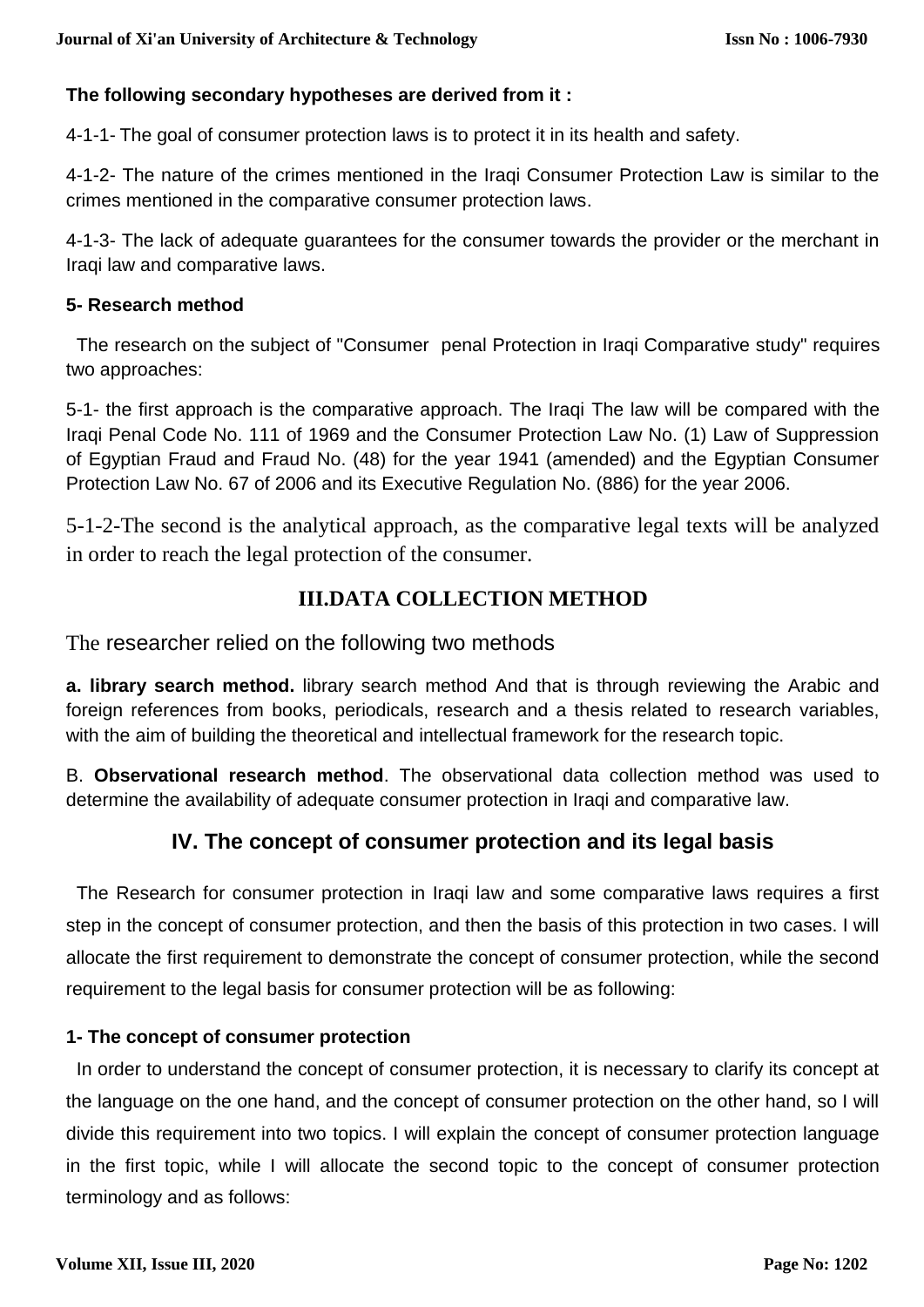## **1.1 The concept of consumer language protection**

 To clarify the concept of consumer language protection, I will demonstrate the concept protection and the concept of consumer linguistically in order to reach the concept of consumer language protection, in two consecutive points as follows:

# A**. THE CONCEPT OF PROTECTION linguistically**

 The word (protection) refers to the act: protect, protecting, protectors, protected and protect the citizens. prevented them, and conserve, projecting by letter A made him a fever not close and dare not to, and doubling it of the fever two protected. protected the people to protect means assisting them (Al Rafi′I,1986).

# **B. Consumer Concept Language**

The term (consumer) refers to the verb ( perish ),consumed by a lot of users, and the way of the consumer of roses: any effort, and the consumer is an active name of the act consumed by a user other than the producer, and consumer: an actor who consumes, consumed, it is consumed .

Consumed linguistically refers to expend money: spend any consumed from the dirhams during the week what was consumed in a month, and the word (consumed) comes in the sense of spending, and the consumer means the spender(Al firouzdi,1987).

 The consumer in language means who consumed the thing which spent money or thing or lost(Al munajjid,1986).

 From the above it can be said that the concept of consumer protection in language is the maintenance or protection of the financier thing or money or its individual.

# **1.1.2- The concept of consumer protection is a term**

 I will explain in this section the concept of consumer protection in the legal and jurisprudential terms in two consecutive points as follows:

**A. consideration of consumer protection in legal territory**: By reference to comparative laws, the Lebanese consumer protection law No. 659 of 2005 found that the concept of consumer protection was indirect when it defined the objectives of this law. Law to - define the general rules that protect consumer protection and the health and safety of goods and services and quality safeguarding consumer rights and ensuring the transparency of economic transactions that the consumer is one of its parties - protecting the consumer from fraud misleading advertising and questioning without exploitation(The article 1). It defined the consumer concept as (a consumer is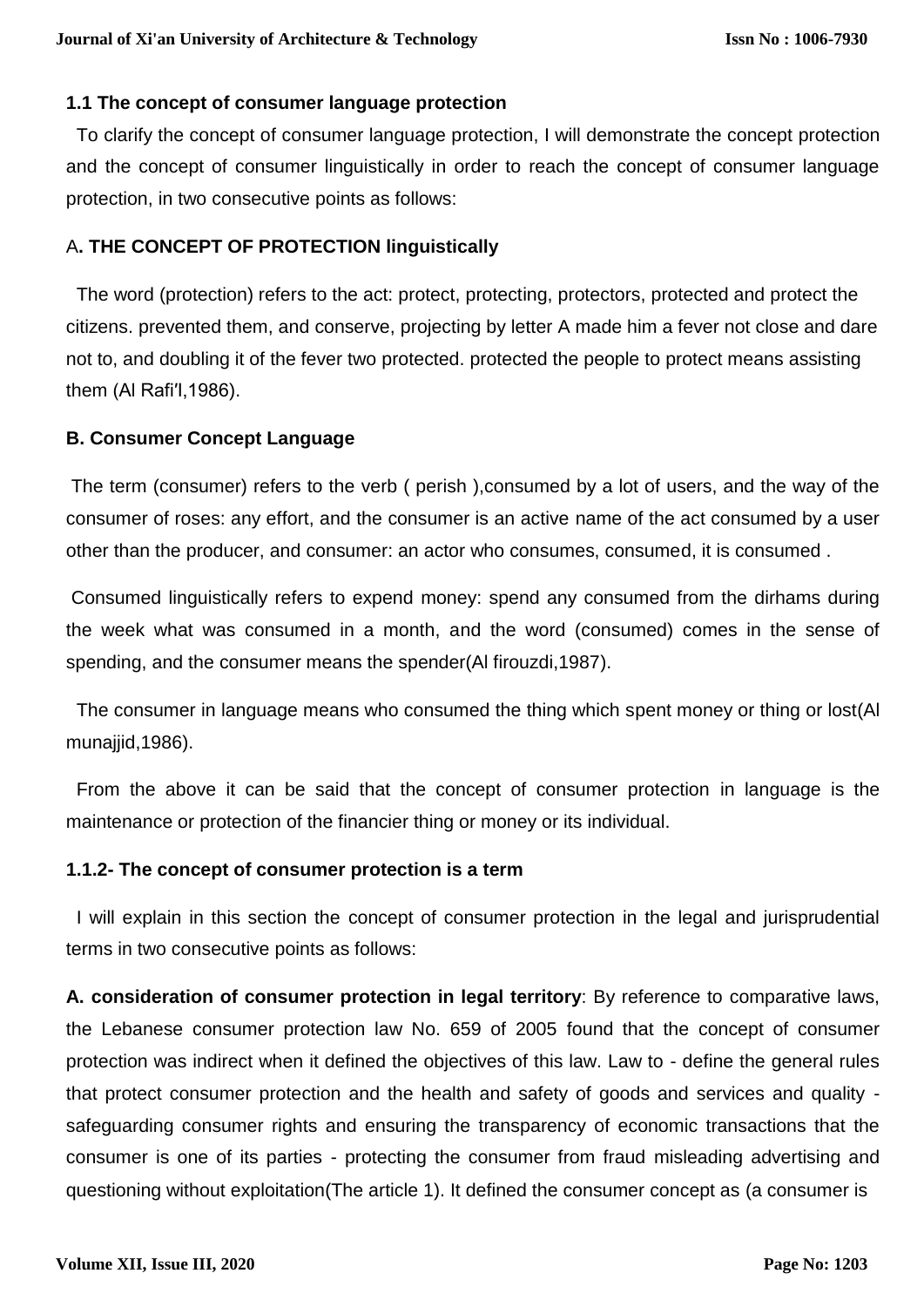a natural or moral person who buys, rents, uses or benefits from a service or a good for purposes not directly related to his or her professional activity)(The article 2).

The Consumer Protection Law No. "67" of 2006 did not provide an explanation for the concept of consumer protection, but merely defined the concept of consumer by saying: (Consumer: Every person to whom a product is submitted to satisfy his or her personal or family needs or are engaged or contracted in this regard)(The article  $1/3$ ).

 Some criticize the Egyptian legislator's tendency to define the concept of consumers because it has reduced the scope of consumer protection and focused on the purpose of contracting (to spend the personal needs of the consumer and his or her family or family). He also pointed out that those who contract for their professional activities.

 Whatever the economic status of the consumer is not a consumer, this means that the person is a consumer and covered by the protection of the law, for example, when he bought a computer for his personal or family use, while a consumer is not the same person if he bought the computer for purposes of his professional activity such as the university professor who buys the computer for the purposes of his profession lectures to his students. However, this narrow trend is critical. The exclusion of a contractor for the purchase of a service, commodity or product for the needs of his or her professional activity from the scope of protection afforded by law to consumers is unjustified. Such a contractor also has the wisdom of protection provided by the law within a framework beyond its field of competence( Dr. Qassim,2011).

 There are those who criticize the concept of the Egyptian legislator in that it limits the concept of the consumer to the natural person only without the moral person, as evidenced by the fact that he used the phrase (to satisfy his personal or family needs.) Such needs are sought only by the natural person in order to enable him to continue, live in contrast to the legal person who only needs to continue his activity. According to this concept, the person to whom the products are related to his professional activity is not considered to be consumer because such person has the expertise and know-how to protect him from deception and fraud(Tariq,2015).

 The French Consumer Law No. 949 of 1993 did not mention a concept of consumer protection, nor doesn't provide a consumer concept. However, the Law of 1972 related to the application of the provisions on the need to place price cards defined the concept of consumer by saying: (Consumer: Who uses the products to meet their own needs or the needs of persons responsible for them and not for resale, conversion or use within the scope of their profession)(Dr. Alrifai,1994).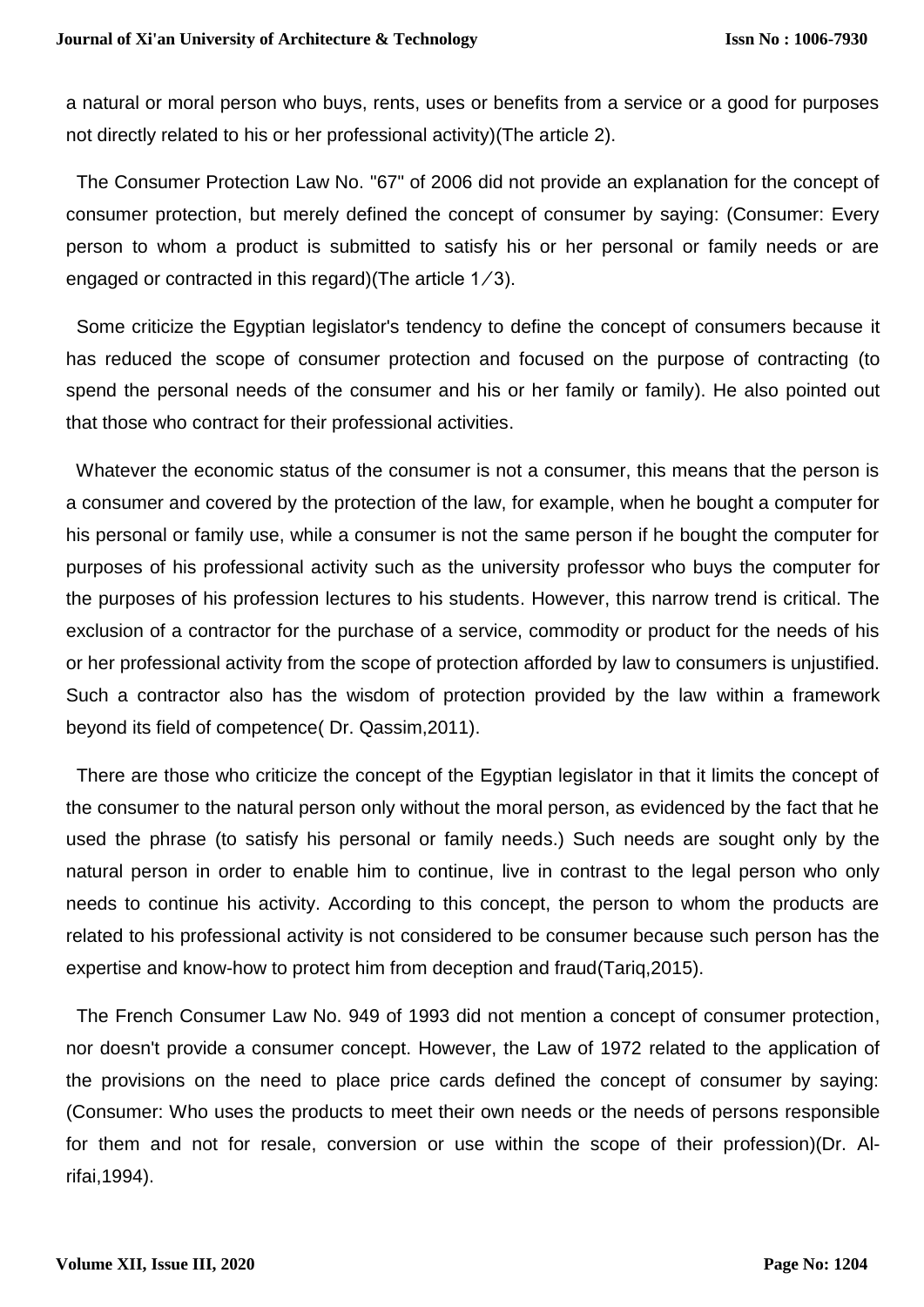Despite the clarity of the consumer concept above and its identification of personal consumption cases on the one hand, and the non-inclusion of categories of traders and professionals within the concept of consumers, but it is critical of two things:

 The first is to make the shop protection (products) only without services. The second matter is that it limits the legal protection to natural persons without morals( Dr. El Khalid,2005).

 It is noticeable on the concept consumer in French law above it is not clear. Once it takes the broad concept of the consumer, and once again takes the narrow concept of the consumer, the reason that the French legislator did not regulate consumer protection within a single legislation, but organized in multiple legal texts sporadic, which led to the creation of several definitions of the consumer( The article 1649).

 As for the Iraqi consumer protection law No. (1) for the year 2010, the consumer concept was defined as(the consumer: a natural or moral person who has a commodity or service for the purpose of benefiting from it).

 It also outlined the concept of consumer protection by saying (consumer protection: To protect consumers' rights and prevent harm from them)(The article 1 / paragraph IV).

 It is worth mentioning that the Consumer Protection Law of Iraq went to the statement of the concept of consumer protection in the summary of the law saying, (In order to protect the consumer and establish the principle of justice and equality between processors and consumers of goods and recipients of services and maintain their health and safety and to reduce the practices of industrial fraud and manipulation of the process of industrial packaging and the included Data and specifications of this law)(The article 1 / paragraph V).

 The Iraqi legislator also explained the consumer protection mechanism when it stated the objective of the Consumer Protection Law by saying:(The purpose of this law is to: First guarantee basic consumer rights and protect them against illegal practices that lead to harming it Second - raising consumer awareness III. Rules for the import, production or marketing of goods, reduces their benefits or leads to misleading consumers)( The article 2).

 It is well-known that the Iraqi legislator came to the concept of a collector for the consumer. Consuming every person, whether natural or moral, is considered as (legal).( A person who buys goods and services for the purposes of his profession or activity is considered to be a consumer meat which is provided by the Iraqi consumer protection law, and the Iraqi legislator came in a concept that included both goods and services and did not limit the place of protection to goods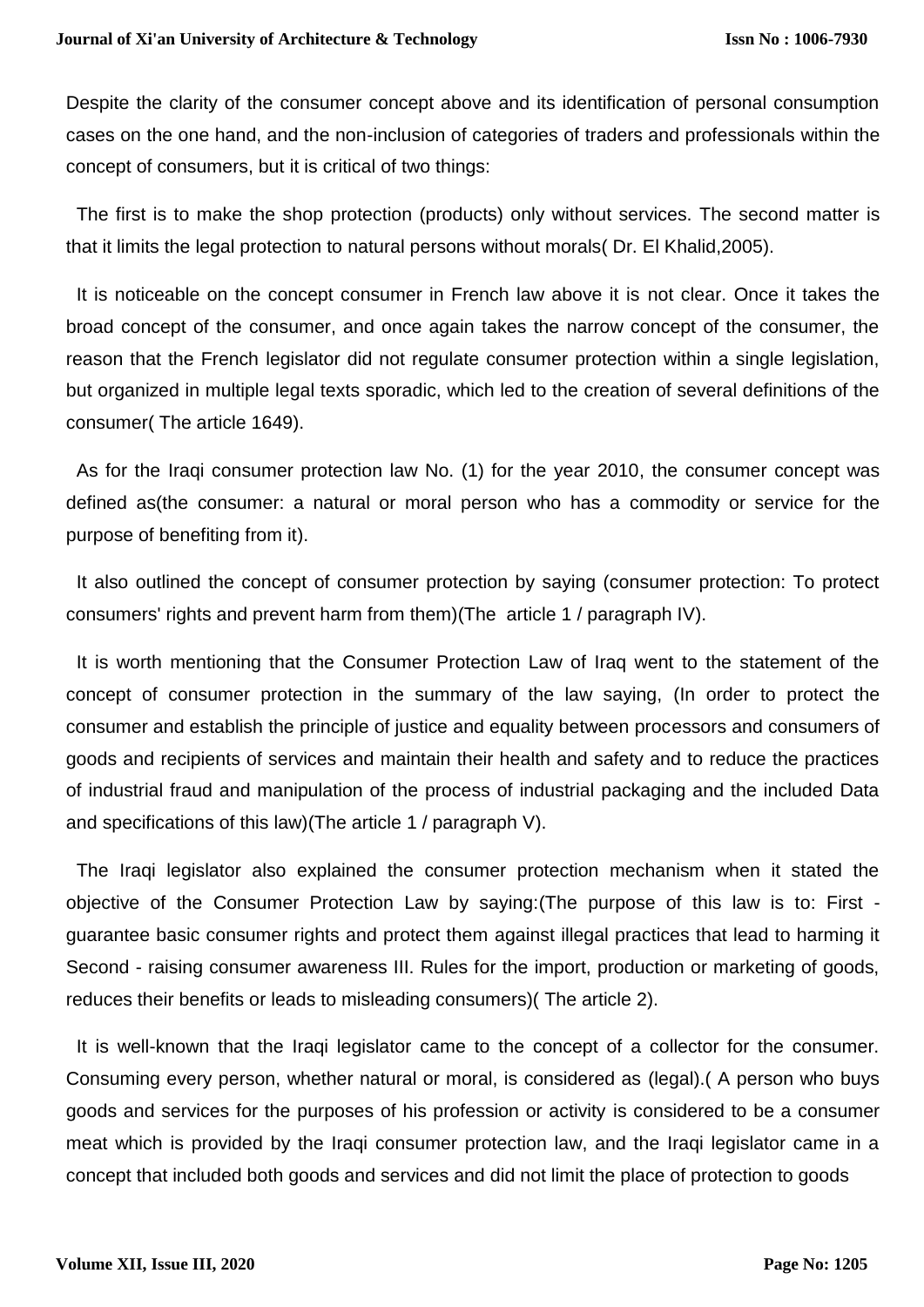only. The legislator used the term "to provide", and here he was very successful because he used the comprehensive and comprehensive abbreviated term for all forms of transactions, rather than stating(who buys, deals, benefits, leases, etc.)Hard to enumerate(Nasser and Samira, 2015).

We support the advanced opinion, and I think it is better to have the concept of consumer as follows: (Every natural person or legal person) shall be provided with a commodity or service to satisfy his personal or family needs or the needs of others without having to do with his profession or activity, Supply them ).

 I believe that the Iraqi legislature was successful in defining the concept of consumer protection at the heart of the law.

**B. The concept of consumer protection jurisprudential**: Jurists have cited several consumer definitions ranging from the broad concept of the consumer to the narrow concept(Al Hajj et al,1990);( Dr. Al- side,2003);( (Dr.Al-Tohami,2005);( Al-Jaridli, 2008).

However, the most widely accepted definition among jurists is that it prevents the entry of categories of traders and professionals if they contract for the purposes of their trade or profession within the concept of the consumer. They are also prohibited from enjoying the consumer's legal protection by law, and because it is a comprehensive definition that includes the natural and moral person on the one hand, and goods and services on the other. Household and personal consumption also includes (every person who contracts to satisfy his or her personal or family needs with a view to the consumption or use of a service or money)(Philippe,1981),(Dr. Anwar,1995).

 As for the concept of the concept of consumer protection jurisprudential, jurisprudence has introduced some concepts. It has been defined as (protecting consumer rights and ensuring that these rights are obtained by sellers in all their forms, whether they are traders, industrialists or service providers). According to this concept, consumer protection is a social term. Consumer protection in positivist systems is intended to (increase consumer rights and influence for the seller and his right to obtain the right and useful information in the goods and services he wishes to obtain so that he can make the appropriate decision)( Dr. Abboud,2009).

 There are those who see consumer protection as (efforts to put the buyer on an equal level with the seller. Consumers want to know what they are buying, what they eat, how long the product is to be used, whether the product Safe and harmless to their health at consumption and use and harmless to the environment)( Laurence,1980).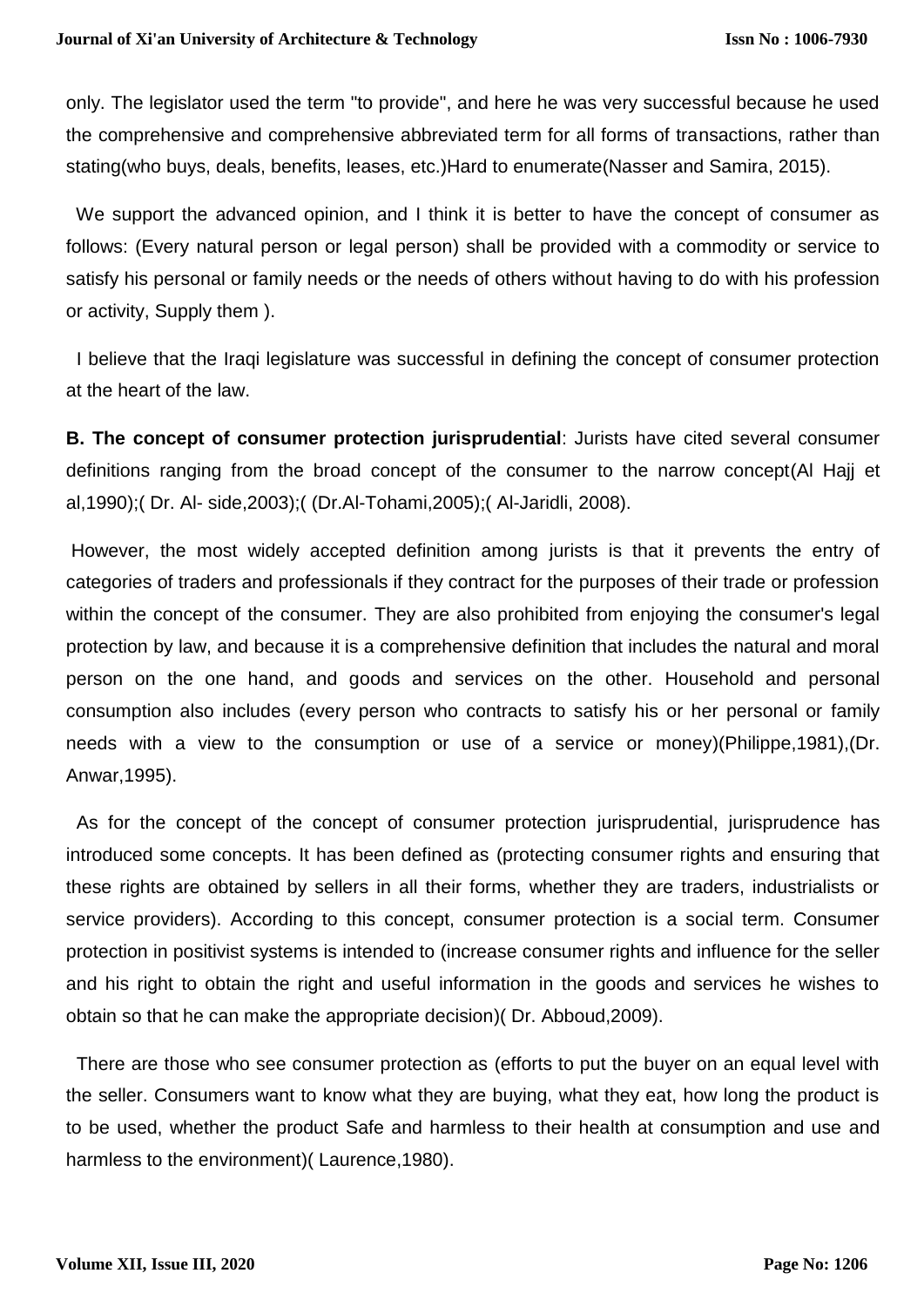Also, the concept of consumer protection was defined as (activities of an organized and continuous nature for all consumers and government agencies to defend the rights and interests of consumers before companies offering goods and services that satisfy their desires and to prevent acts detrimental to consumer rights) ( Katler,1988).

#### **1.2- Legal basis for consumer protection**

 It is not enough to describe the concept of consumer protection, but it is necessary to clarify the legal basis for this protection, so I will divide this requirement into two sections, I will allocate the first section of consumer protection in the old legislation, while the consumer protection in modern legislation in the second section as follows:

#### **2.2.1 Consumer protection in the ancient legislations**

 The interest of ancient societies was to establish general rules governing the behavior of individuals among themselves, to prevent the domination of the weak by the strong and to achieve justice. Among these rules was the protection of a weak party in the contractual relationship but the consumer. To clarify consumer protection in ancient legislations, Legislations before Islam and legislations in the beginning of Islam, in two consecutive points as follows:

**A. The legal basis for consumer protection before Islam**: Ancient Egyptians cared about the laws of the King, "Hormehib" in 1330 BC The last kings of the Pharaohs the Eighteenth Dynasty is one of the most important economic criminal laws. Article 8 clarifies the crime of the inspectors, Complicit with the tax collectors, and Article 10 showed the crime of collecting grain taxes( Dr. Labib,1997).

 The laws of King Horemheb continued in the Ptolemaic and Roman times until 2012 BC. King Bukhoris, the founder of the twenty-fourth family, compiled the Egyptian laws that existed prior to his time, with amendments and collection in one group called (Boukhouris Group.) The most important of the laws of this group regarding the consumer protection determine the legal price of interest, Annual interest of more than one-third of the capital, nor allowed to claim more than double the debt no matter how long it was, and deprived the compound interest, and also criminalized acts that disturb the economic aspects such as acts of fraud in the scales and scales and make the punishment of cutting off the hand( Dr. Abdel Mattal,1935).

 The old Iraqis also were known with many laws and their kings' concern for justice and the protection of the weak. This protection began with the promulgation of the law of Oromo, which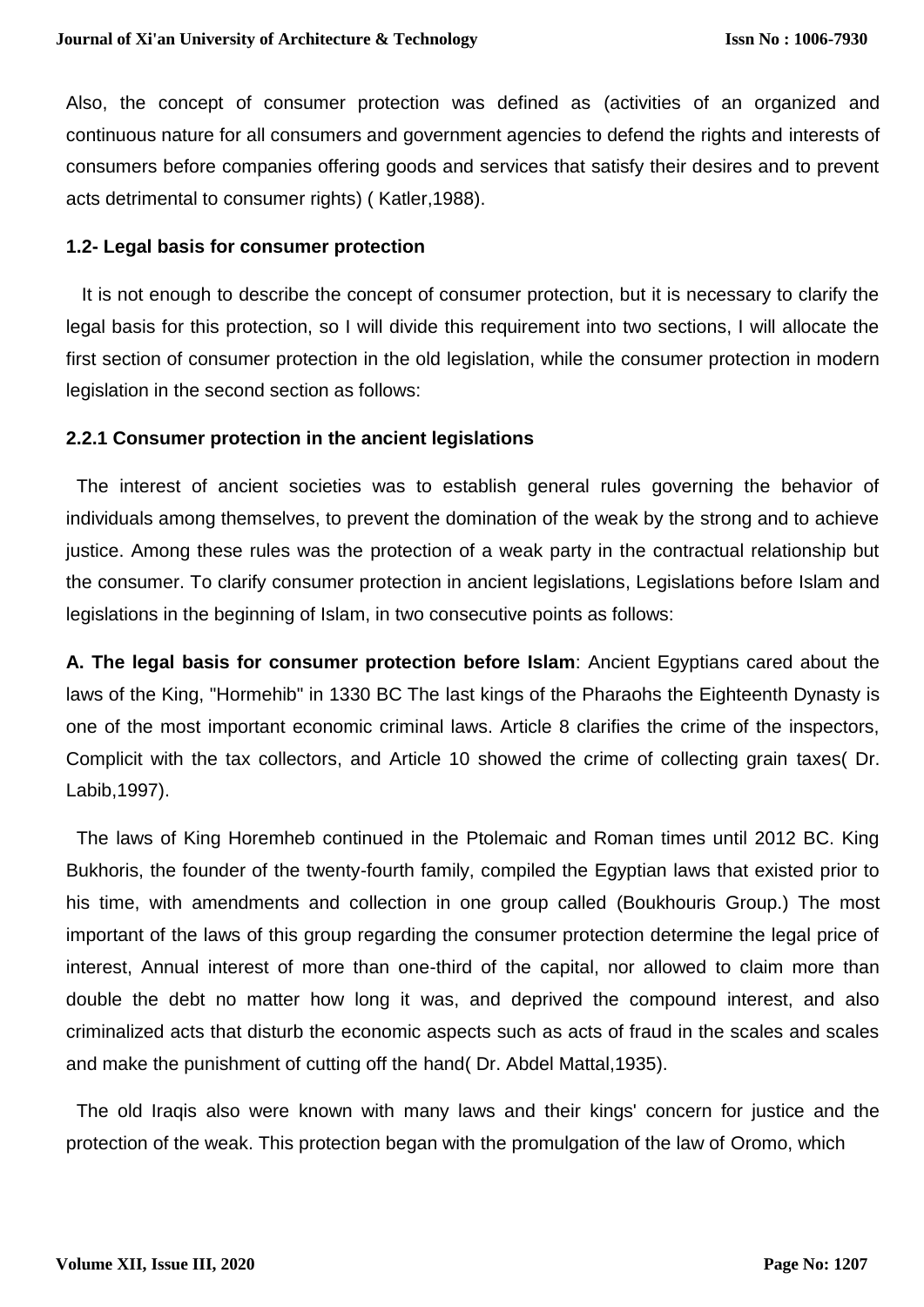contained articles on balances, money and social insurance, the abolition of Market dues and compensation, it is the first law to replace retribution with compensation( Dr. El Khalid, Ibid).

 Then came the law (Orokagina) economic reforms, as consumer protection was the elimination of the exploitation of the weak by preventing the rich to buy animals and homes of their subordinates only if they consent and pay them the right price, and also dealt with the law " and the loan( Dr. Al-Aboudi,1988).

 The economic aspect was also regulated by the Hammurabi Law, and it worked to protect the consumer by determining the prices of goods and the fees of doctors and surgeons, and determining the wages of the builders, the wages of the carpenters, the sailors and the shepherds (Yakan,1969).

 Regarding to Greeks found laws that concern the consumer among the most important of these laws is the Dracon Act and the Solon Act. The Dracon Law drafted legal systems in the texts of the Code to prevent them from being monopolized in the hands of supervisors and in order to achieve the principle of equality. The Solon Act was designed to alleviate the economic situation in Athens in 600 BC. By working on the equality of the classes of the people by making the provisions of this law one applies to all, and the establishment of the system of standards, and set the interest rate, and the prohibition of usurious usury( Al-Fadl,1998).

 The Romanian law regulates the importation of grain and its trade and the rise in prices, and penalizes those who violate prices and regulations related to grain trade, supply, import and export of goods and other offenses related to sellers and buyers with severe penalties such as the prohibition of trade, the penalty of deportation, fines and confiscation, Arduous, and in some cases the death penalty(Dr. Jabra,1982);(Dr.al-Marsafawi,1986);(Dr. Abu Talib, 2007).

 The Law of the Twelve Panels prevent monopoly and limit price increases. This law created the function of the accountant or market controller whose owner monitors prices and the market.

B. **The legal basis for consumer protection in Islam**: Islam has aimed at protecting all human life as a consumer, and this protection necessitates the preservation of matters that require the preservation of human life, whether consumer or non-consumer. These are the five faculties( selfpreservation, birth control, keeping the mind, preserving money) (Dr.Zanati,1966);(Abdul Qader,1986).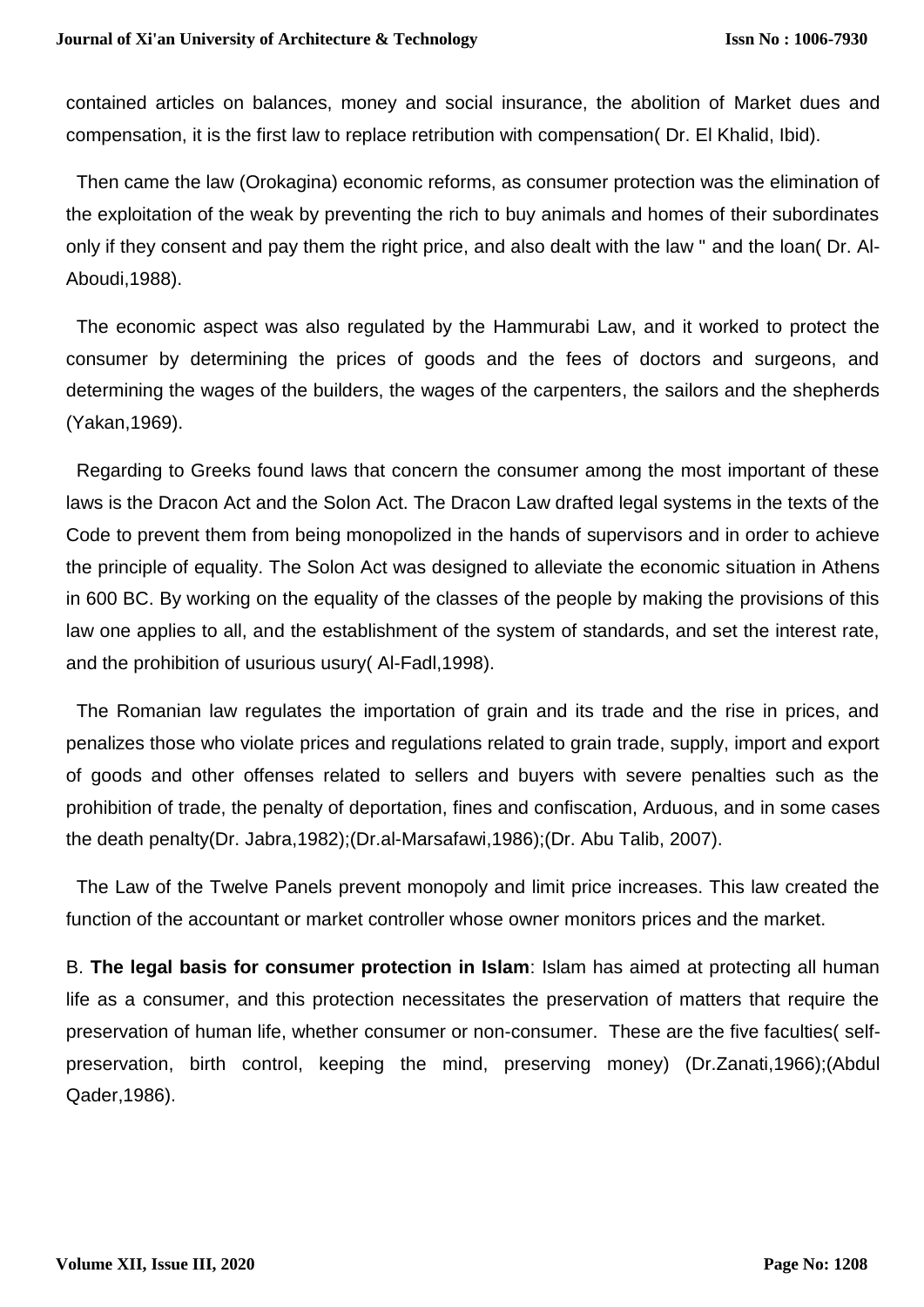The Islamic consumer legislation has taken great care, as it is reflected in the fact that it regulates transactions and disinfects profits. It has subjected them to the criterion of halal and haraam and advocating for action, making accountability and reward the way to increase production and achieve economic development, and obliged traders to know the jurisprudence of transactions before practicing this profession.

 Islam also worked to protect the Muslim consumer from false and fraud advertisements by obliging traders to give the necessary information about each commodity offered for sale as a statement of how to use it and the date of its validity, otherwise it would be considered adultery forbidden to Islam.

 Islam also governs the corruption or invalidation of the contract if it violates the rules of Islamic transactions. The Islamic legislation has stressed the punishment of tyranny on anyone who cheats, cheats or monopolizes or hides what must be stated in the sale, or sells at a price more than usual or contrary to what he must contract, but sentenced to cheating the punishment of the removal of the Muslim communit (Dr.Al-Shahawi,1962);(Dr. Al-Sharabahi, 2004).

# **1.2.2 The Consumer Protection in Modern Legislation**

 It was not only the old legislation that concerned consumer protection, but the consumer protection movement moved to modern legislation. To illustrate this, I will divide this section into two points:

**A. The legal basis for consumer protection in some Western countries:** The United States was the first to take care of the issue of consumer protection and the maintenance of its rights. In 1882, the Law on deception and fraud was promulgated. On the regulation of the local food industry and the development of standards for consumer protection for 1890.

 Then, in 1927, the food and drug Administration was established. It became the law enforcement agency and succeeded in contacting the Ministry of Industry in 1930 to set standards for the quality of local products. On 15 April 1962, President Kennedy worked on consumer rights by sending a letter to Congress Including the consumer's right to security, the right to information, the right to choose, and the right to be heard by consumers.

 Then the presidents of the United States after President Kennedy followed the issue of consumer rights, and they sent letters to the US Congress to protect consumer rights.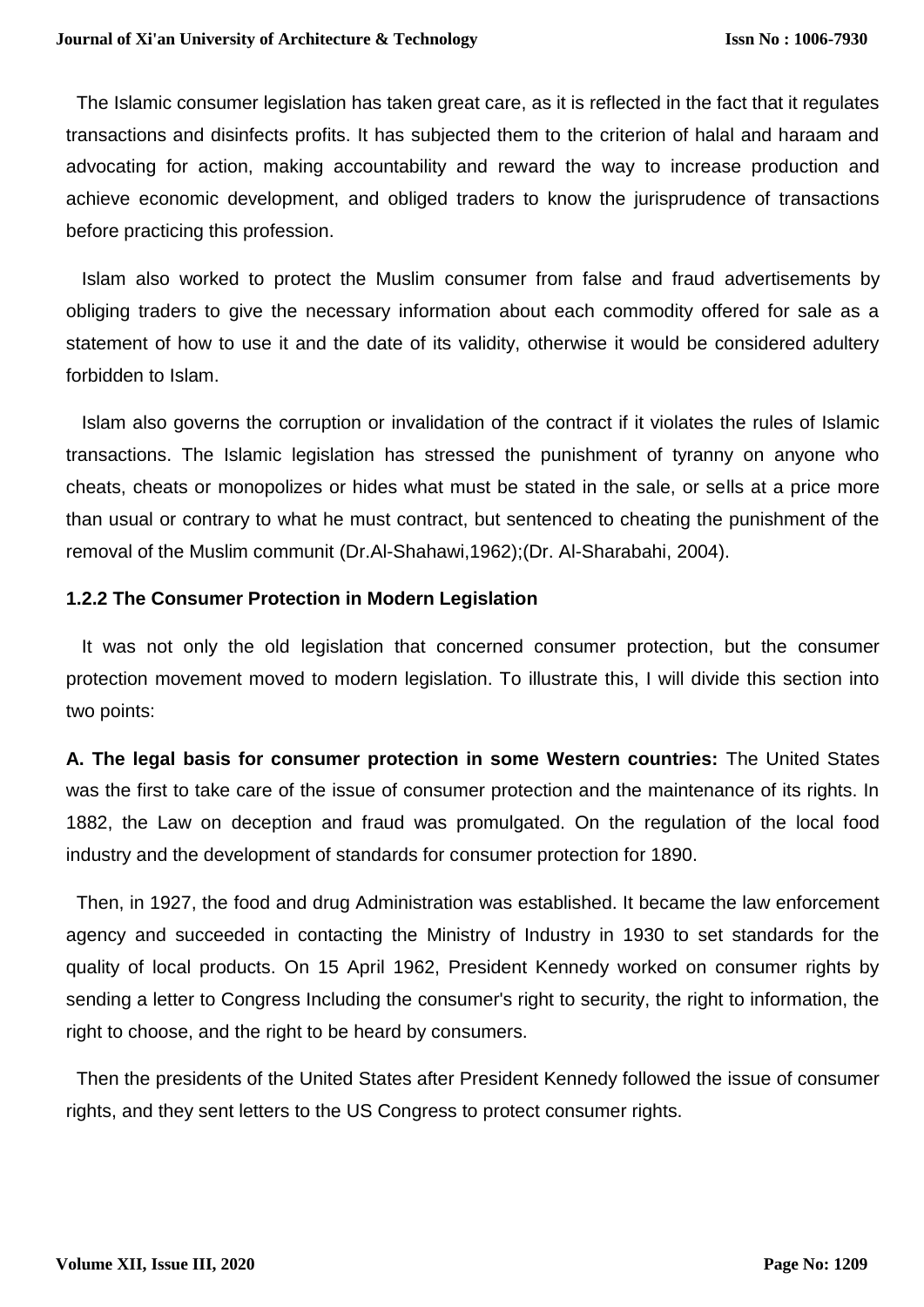This interest in consumer rights continued. A group of activists of the Consumer Protection Movement led by Ralph Nader, the world's most famous activist in America and in America, defended consumers. In the 1970s, these activists developed an extensive consumer rights list, adding six rights The number of these rights to (10) ten rights ( Al-Sadiq, 2014).

In 2000, the US legislator passed the US Federal Law on Electronic Signature.

 As for France has seen an interest in consumer protection. In 1905, a law was enacted to protect the consumer from the product or interfere with the circulation of products, and to impose penalties on those who commit the crime of deception or fraud in the commodity.

 Thus, the consumer protection associations began to appear in a significant manner and under the pressure of these associations, the French legislator intervened and issued the Commercial and Literary Directives Act in 1973.32 Article 1 of this law stipulates that ( In terms of price or awareness of the services and products offered )and the Act on Arbitrary Conditions of 1978 and the Act on the regulation of labeling and data on food Products of 1984.

 The order on freedom of prices and competition was issued in 1986, which contained several consumer texts. In 1987, the Law on Organizing Consumer Price Notification was promulgated, and in 1988 the right of consumer protection societies was granted the right to recourse to the judiciary in order to defend the common interests of consumers (Al-Sadiq, The same reference).

 In 1993, the French legislator was crowned with all these legal efforts to protect consumers by issuing the Consumer Code of 1993, which collected all the legal rules for the protection of sporadic consumer in several texts.

 Finally, the French legislator passed Act No. 334- 2014 on 17 April 2014 on consumer protection. This law guarantees provisions concerning consumer information and protection, conformity of products, services and safety, protection of intellectual property, etc…. (Dr. Hamdallah,2000).

**B. The Legal Basis for Consumer Protection in Some Arab Countries**: The consumer protection movement has been part of the system of underdevelopment that has affected the development movement in the Arab world for many centuries, especially after World War I when the hegemonic powers began to dominate the resources of the Arab countries. Which affected social and institutional construction and cultural dispersion, in turn reflected on the establishment of civil society organizations. It also affected the emergence of associations with interests in human beings in general and institutions and associations concerned with consumer protection and defense of their rights in particular. However, this does not mean the absence of associations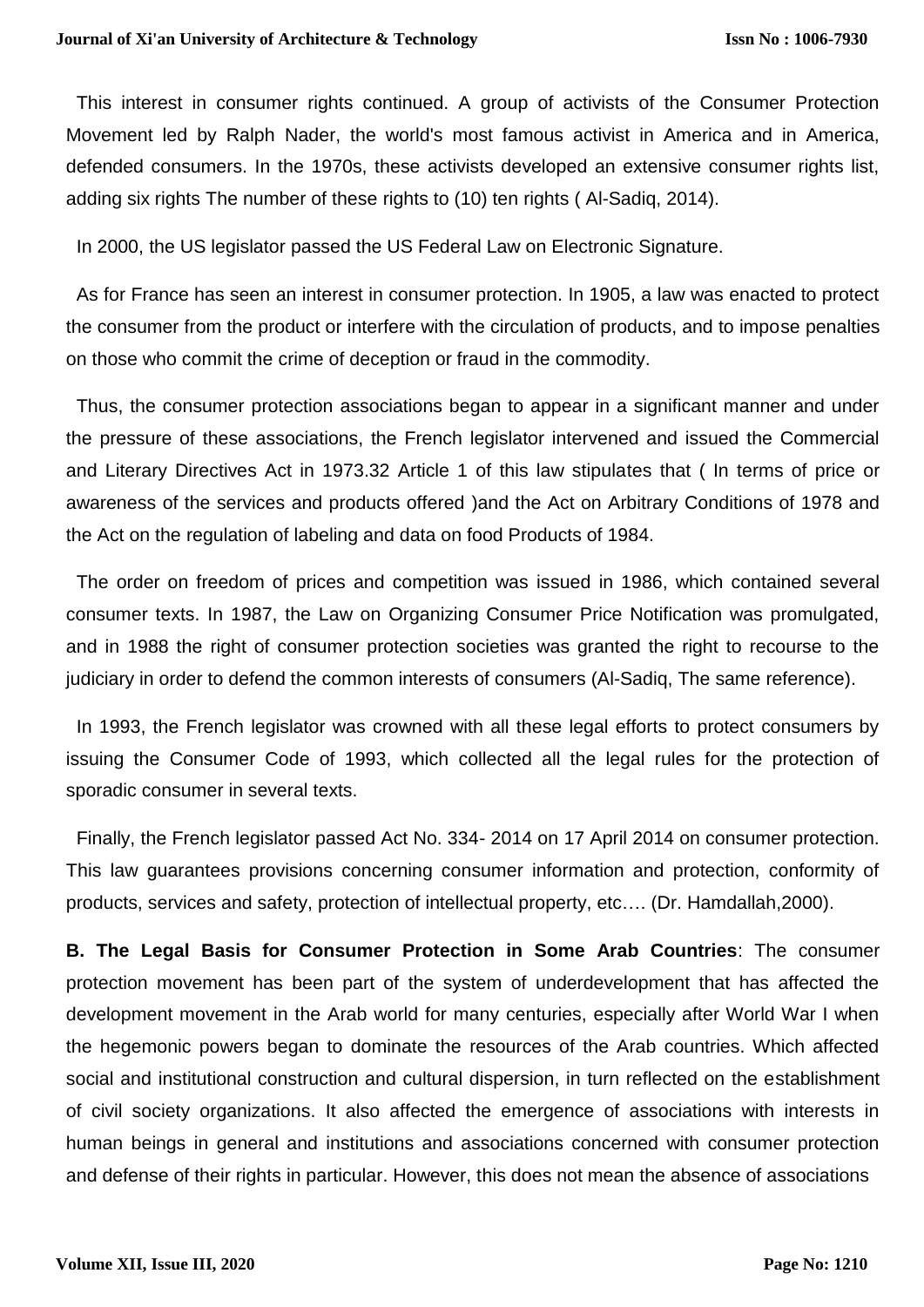whether the associations are connected to the government apparatus or not, but they are not effective in this work, on the one hand, and on the other hand, there is legislation, but it was not at the level that should be on consumer protection.

 Studies indicate that the Arab Republic of Egypt is one of the first Arab countries where appeared signs of consumer protection. These signs are a number of texts and laws dating back to 1883 concerning cheating, whether cheating in medicines or cheating on food, Purchased by the consumer (Aboud, Ibid).

 These laws were subsequently developed, influenced by the laws of Western countries, particularly France. In the 20th century, a number of laws were passed on the criminalization of acts of fraud or deception, whether in penal or special laws. In the early 19th century, the Egyptian Penal Code was passed in 1883, which criminalized commercial fraud.

 Then the mixed Egyptian Penal Code was passed in 1890, which criminalized fraud of various kinds such as cheating on gold and silver materials, and cheating on the amount of goods using counterfeit balances and others (The article 229).

 In the early 20th century, in 1904, the Penal Code was passed on to criminal acts of commercial fraud. The texts were similar to or derived from the mixed penal code. The fraud in gold or silver materials or goods and fraud in the quantity of goods was carried out using false methods, The penalty specified in this law or one of these penalties (The articles 235 , 311) ,As well as the punishment of anyone found in his shop or store or his commercial place is one of the fruits or drinks or materials used in eating or medication and these things are corrupted or damaged is imprisonment for a period of not more than one week with fine or one and the control of corrupt or damaged items with confiscation, and penalizes anyone who causes high or low prices by fraudulent or illegal means (The article 300)

 Then the Egyptian Penal Code No. (58) of 1937 (amended) was issued, including provisions aimed at protecting consumers on the one hand, and protecting the national economy on the other (The article 302).

 The Egyptian legislator started issuing special laws, as each of these laws is concerned with the protection of a consumer's rights. Law No. (57) of 1939 on commercial transactions was issued. Law No. 48 of 1941 on the suppression of fraud and fraud, Consumer protection in the twentieth century, as it was dedicated to protect consumers from all types of fraud and deception(The article 300, 336) and the Law No. (95) for the year 1945 on the provision of food (The article 1, paragraph 1, 2, (3 bis).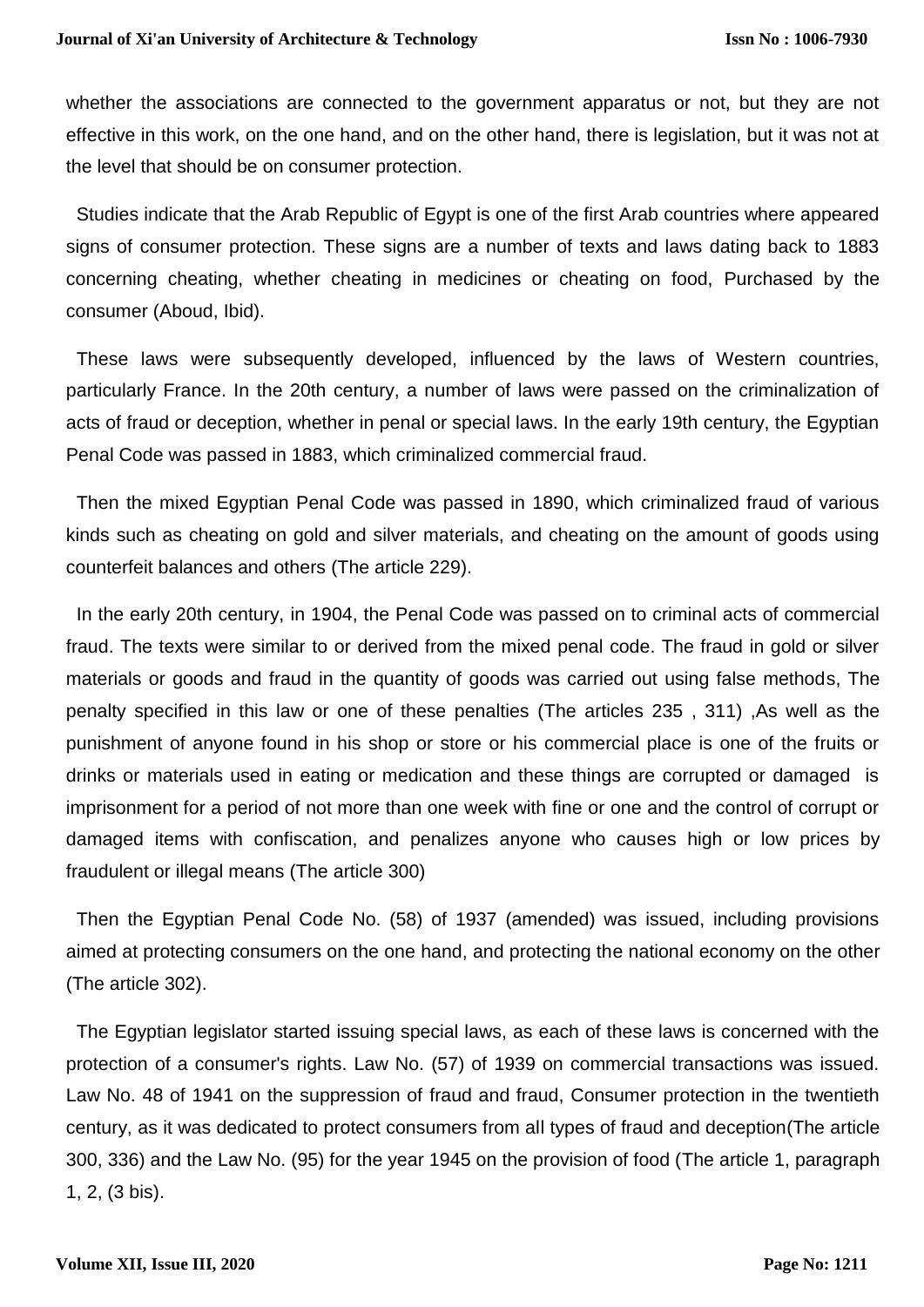Then the law No. (163) was passed for the year 1950 on compulsory pricing, including the criminalization of acts aimed at protecting the consumer from raising or falling prices, and clarifying the procedural provisions. (The articles (345-346). The Law No. 241 of 1959 concerning the prevention of monopolization of domestically(The articles (49-62) produced goods, also it was issued law no. (10) of 1966 on the Control and Regulation of Food (The article (23- 25), and Law No. (1) of 1994 on weight, measurement and balance (The article (15-19).

 In the 21st century, the Egyptian legislator passed a law on consumer protection regulating penal and procedural provisions, Law No. (67) of 2006 (The article 15-22) and its executive regulation No. (886) for the year 2006(The article 15-22).

 The Arab countries have introduced special consumer protection laws, as well as criminalizing consumer abuse at the core of their penal laws, In Morocco, the Law on the specification of service products of 1971 was issued, and the Law on Quality Control and Fraud Prevention, 1990, was issued in Algeria.

 In the late 20th century, associations began to play their role in Sudan, Iraq, Yemen, the United Arab Emirates and Qatar, and the governments of these countries sought to push the specialized authorities to enact a special law to protect consumers. However, they did not enact such laws in those years. Consumer "and then based in Amman, since membership is in this union of the parties operating in the Arab countries and the participation of regulatory bodies and institutions concerned with consumer rights, which do not have associations (The articles 9-16, 18-19).

 In Iraq, despite the fact that the consumer suffers from the lack of legal protection, if not lack of it in many cases, but theoretically in the interest of the Iraqi legislator, as there are texts and legal materials related to the economic aspects that protect the consumer as a citizen as in the Penal Code No. (111) of 1969 (The articles 11-20 , 29.33).

 In addition, several laws have been issued for the purpose of forming institutions related to consumer protection and defining their functions or laws, regulations and regulations related to consumer activities or activities such as the Trademark Law and Commercial Data No. (21) of 1957 (amended), which was devoted to a full article entitled "Crimes and Penalties" Protection of consumers from abuse of their rights (Dr. Abboud, Ibid).

 Law No. (34) for the year 1970 concerning the regulation of the circulation of agricultural materials for the protection of consumers in terms of agriculture (The articles 467- 468) and the Trade Regulation Law No. (20) of 1977 (53). And the Customs Law No. (23) for the year 1977. (The article 35-36 bis) The Law on Marking Scales, Measures (The article 2,4,9) and Commercial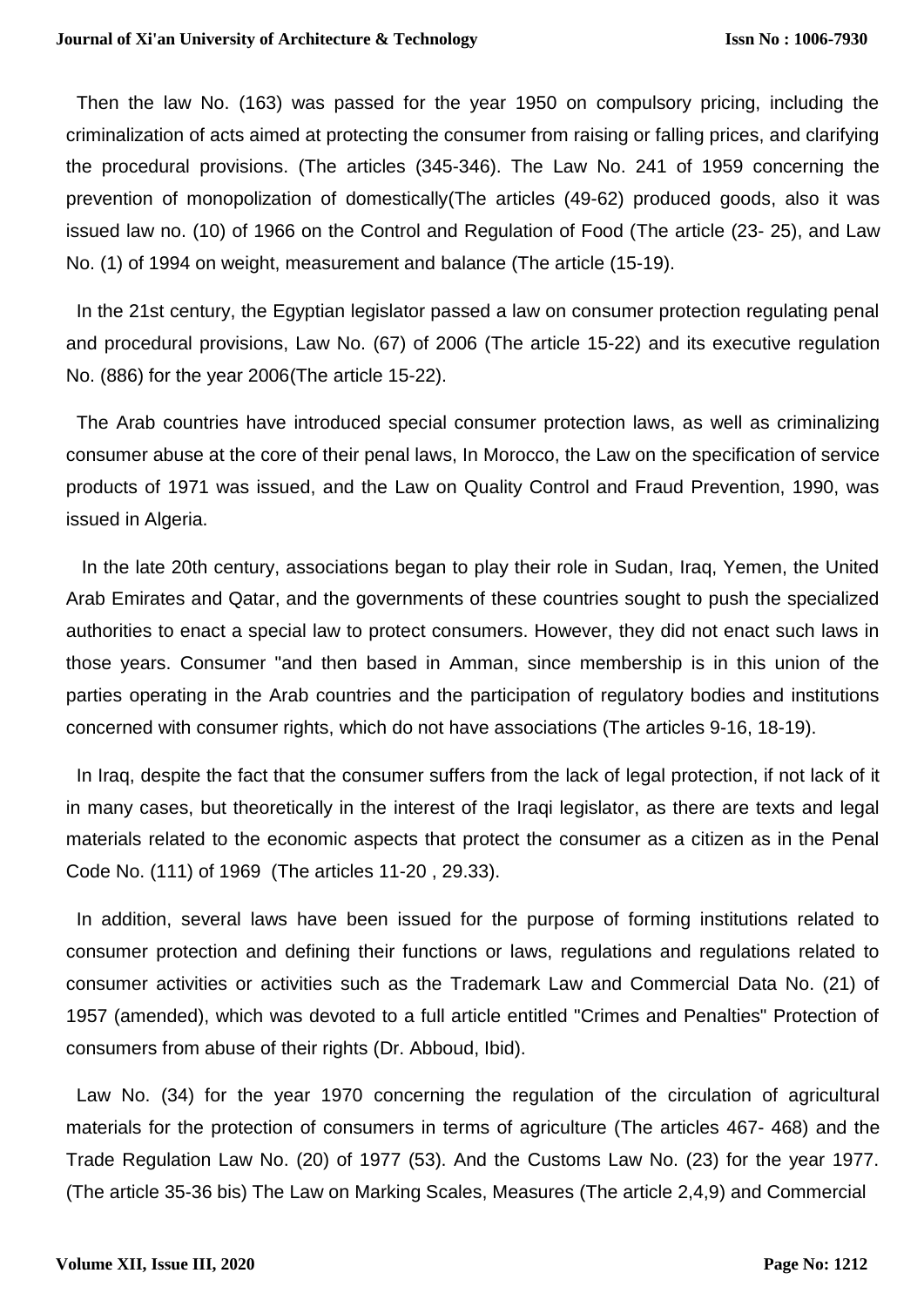Standards No. 42 of 1978 was issued with the aim of protecting consumers from commercial fraud and counterfeiting in scales, standards and standards. The Public Health Act No. (89) of 1981 was issued and provided health protection to consumers (The article VIII-XII).

 Then came the food system No. (29) for the year 1982 for the protection of consumers in terms of health because it prevents the circulation of all that is harmful to public health, and criminal everything that was corrupt, damaged or adulterated. In 2000, (The article 2-4, paragraph 8) the Law on Associations No. 13, which aims to establish the general rules for the protection of Iraqi consumers was issued(The article 3.4,6.9).In 2009, a very important law concerning environmental protection was issued, the Environment Protection and Improvement Law No. 27 of 2009(The article 22, 26, 26 bis,28 and s30).

 In 2010, for the first time, a law was issued to collect punitive and procedural provisions aimed at protecting the Iraqi consumer from the various types of attacks that can be inflicted on them by both natural persons "suppliers, producers" or "corporate, institutional, etc." Consumer Protection No. (1) for the year 2010 which is the subject of study (The article 2, 4-6, 8, 10 and 12).

 It is worth mentioning that there is a difference between jurists on whether consumer protection is old or modern. Two conflicting opinions emerged:

 The first is that consumer protection is an old protection that exists with human existence and is not modern, as evidenced by its existence in ancient civilizations such as the civilization of Mesopotamia and the pharaohs. Their laws aim to protect the consumer implicitly or explicitly(Dr. Kassem, 1995).

 The second group considers that consumer protection is relatively recent protection (Dr. Wazir, 1984).

 I believe that consumer protection has not been the result of modern legislation. It has clear roots in old legislation, both directly and indirectly. However, it was not the same at present because most of the countries of the world followed one of the two approaches. In the form of penal laws or to issue special laws concerning the consumer and provide him with protection and regulate all related thereto.

# **V. Some consumer protection applications**

 The protection of consumers in the laws either to be a criminal or civil protection, the protection of the criminal has two parts, one of which is substantive, and the second is procedural.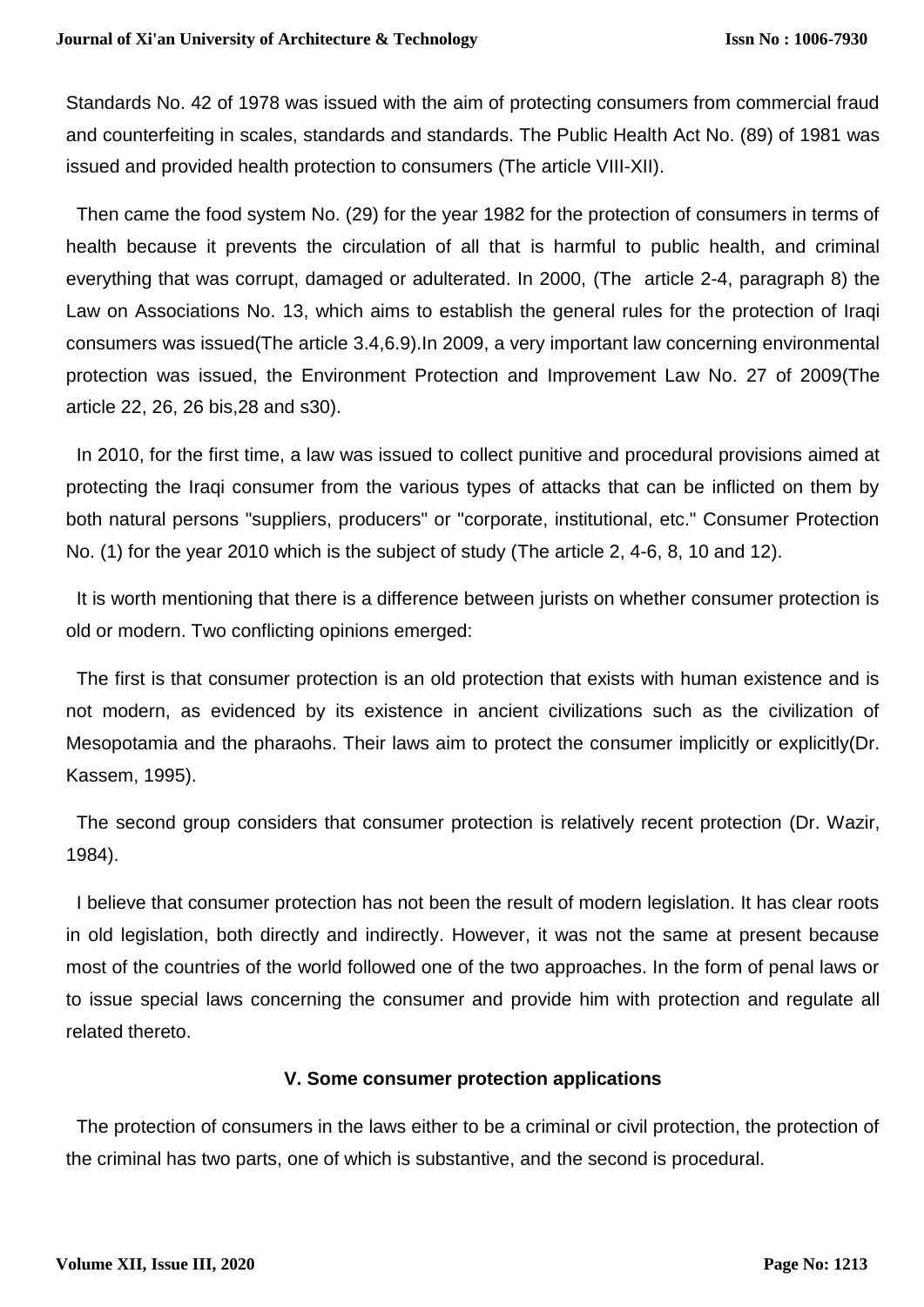I will explain in this section the first part of the criminal protection of the consumer, which is the substantive part, through the statement of some of the applications of this protection in the Iraqi and comparative law, so I will divide this subject into two requirements, as I will first demand the first statement of consumer protection from the crime of fraud, while the second requirement for consumer protection of the crime of false advertising.

## **2.1 Consumer Protection from Fraud Crime**

 The first section will be divided into the elements of the crime of consumer fraud, while the second section will be to clarify the sanctions imposed on the perpetrators of this crime, as follows:

# **2.1.1 Elements of Consumer Fraud Crime**

 For the crime of consumer fraud General Staff, and special elements and this I will explain in this section in two consecutive points as follows:

A. **The General Elements of Consumer Fraud Crime**: The general pillars are the physical and moral pillars, which I will discuss in two paragraphs:

**A1.The material element of the crime of consumer fraud**: The physical element consists of criminal behavior, criminal result, and causal relationship.

**- Criminal Behavior**: The first element of the physical element of the crime of consumer fraud is criminal behavior. The question here is whether this crime is a crime of conduct or not? To answer this question, reference must be made to comparative laws.

 The Egyptian legislator went on to criminalize consumer fraud in the Law of Suppression of Fraud and Fraud No. (48) of the year 1941, as amended by Law No. 281 of 1994, making criminal conduct by positive behavior (fraudulent act) in the following images:

 The first feature is the perpetration by the offender of fraud in human or animal foods, drugs, medicinal plants, medicines, agricultural crops, natural products or industrial products intended for sale.

 The second feature is that the offender committed fraud by making or selling materials, packaging or casings, which are used to cheat human or animal food, drugs, medicinal plants, medicines, agricultural crops, natural products or industrial products in a manner that remains to be used Project (The article  $2/1$ ).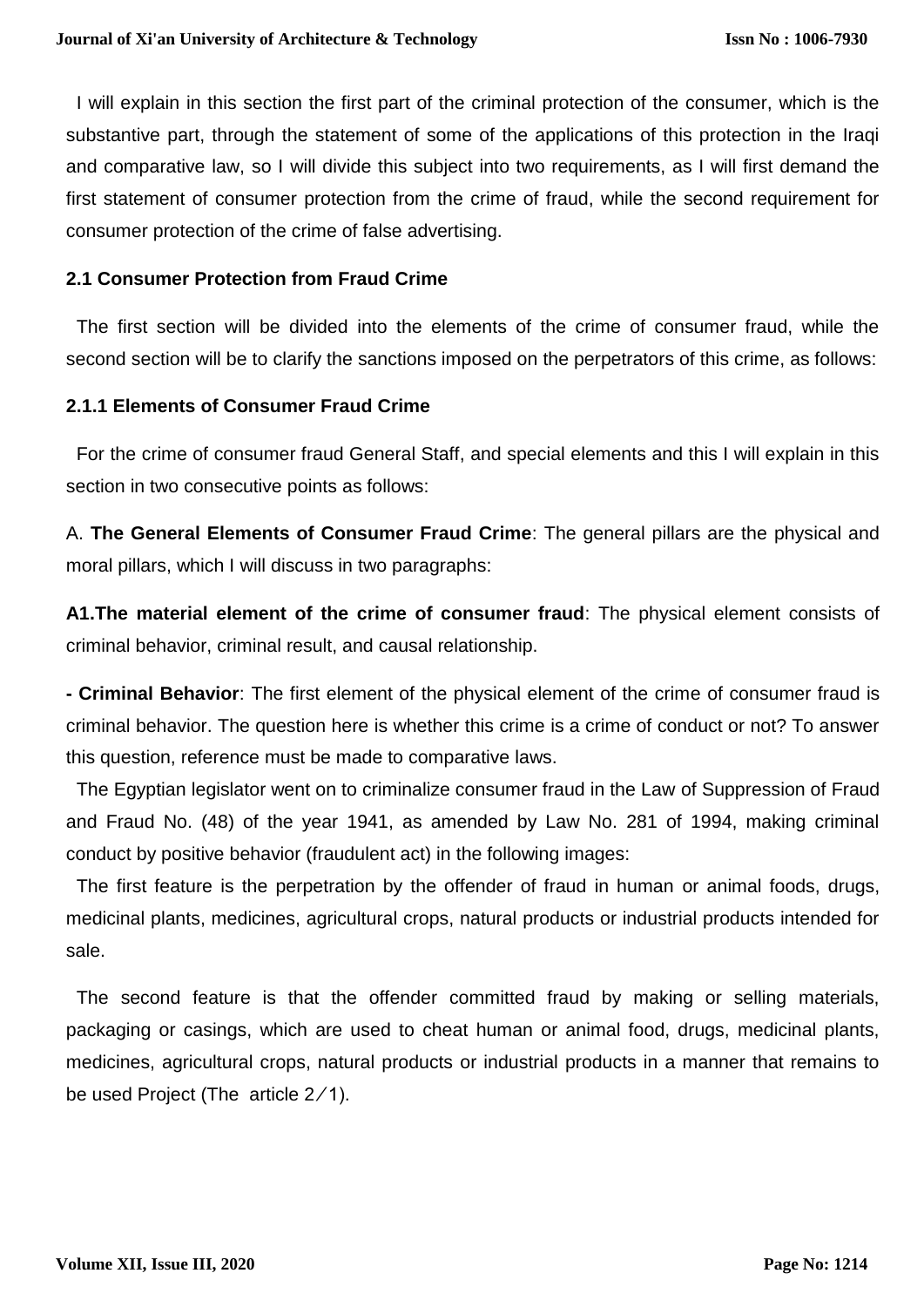The third feature is the act of cheating by importing or bringing to the country human or animal food, drugs, medicinal plants, medicines, agricultural crops, natural products or industrial products. Such food or plants ... etc. are adulterated, corrupt, or ended The date of his validity with his knowledge of this (The article 3 bis).

 The Consumer Protection Act of Lebanon has criminalized consumer fraud and criminal behavior in multiple forms:

 The first feature is that the offender committed fraud by cheating the consumer on food or animal products or cheating on drugs, drinks or industrial, agricultural or natural products(The article 109).

 The second feature is that the perpetrator committed the act of fraud by cheating the contractor with regard to the nature of the goods or service, the essential characteristics of the goods or services, their composition, the quantity of the useful ingredients, their type or source. Under the agreement and customs, the type or source was the main reason for the sale or its validity for the use prepared for it.

 The third Feature is the perpetrator committed the fraud by means of fraudulent or unbalanced weighing tools or equipment with his knowledge of the matter.

 The fourth feature is that the perpetrator committed fraud by placing a counterfeit mark on a third party's crops or a commercial good or selling or displaying a crop bearing a stolen or counterfeited trademark, knowing that he is cheating the buyer.

 The fifth feature is the perpetrator cheated the consumer by the acquisition or use of calipers or pails or other than the number of weight or the amount in the shop or store or in vans or other places for trade and these are different from the words and the agents specified in the law or unmarked.

 The sixth feature is the perpetrator cheated the consumer by the acquisition of caliber or pail or the number of weight or kilo forged or unchecked in the store or shop or in vans or other places intended for trade (The article 111,113 -116).

 Iraqi law also criminalized the criminal behavior of consumer fraud in the Penal Code and the Consumer Protection Act.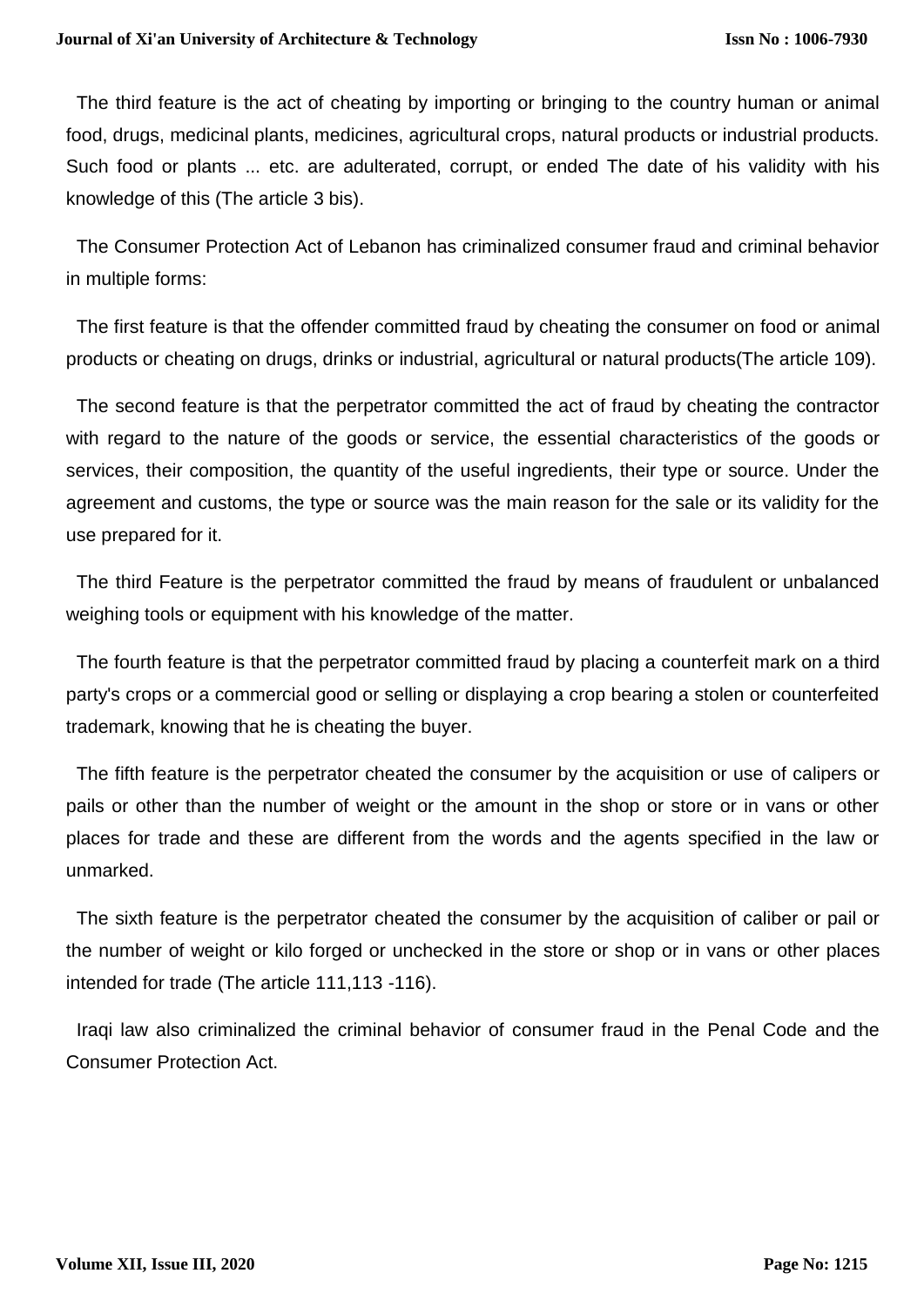The Iraqi Penal Code criminalized the criminal conduct of consumer fraud, an act of "fraud" whether it was a fraud in the fact of the goods, a change in its essential characteristics or a change in the elements involved in the composition, type, source, number, size, scale, weight or weight of the goods. ... etc. (The article 467).

 The Consumer Protection Act of Iraq has criminalized consumer fraud with "positive" behavior and negative behavior, "abstinence" and multiple images:

 The first feature is the perpetrator by cheating and fraud and conceal the fact of the articles constituting the specifications approved in all goods and services.

 The second is that the perpetrator committed fraud by producing or selling goods and services contrary to public order and public morals.

 The third is that the offender guilty of committing a negative act. He refrains from recording the full components on the packaging of the goods that he sells, producing them or goods, or omitting warnings about the goods, if any, and the date of commencement and expiry.

 The fourth is that the perpetrator committed the act of fraud in the form of concealing, altering, removing or distorting the validity date.

 The fifth is that the offender cheating in the form of repackaging damaged or expired products with containers that have a different validity and are misleading to the consumer (The article 9/first, third, fourth and fifth).

- **The criminal result ;**The question that arises here is what is the criminal consequence of the perpetrator (the seller, the provider, the supplier) or the failure to carry out legally defined obligations? Is it a result of a criminal offense or a dangerous consequence? If a criminal consequence is harmful, it is a criminal consequence Specific harm or not?

 The Law on the Suppression of Egyptian Fraud and Deception (amended) makes the criminal result of positive criminal behavior a harmful result, which he defined as "harming human or animal health" in the picture in Article (2) Of the crime of consumer fraud when a harmful criminal result is achieved: "permanent disability" or "death of one or more persons" in article 4 thereof.

 The Consumer Protection Act of Lebanon also makes the criminal result of consumer fraud a harmful consequence, and sometimes the punishment of this crime is aggravated when a harmful criminal result is achieved: "a consumer has been poisoned or has been disabled for at least ten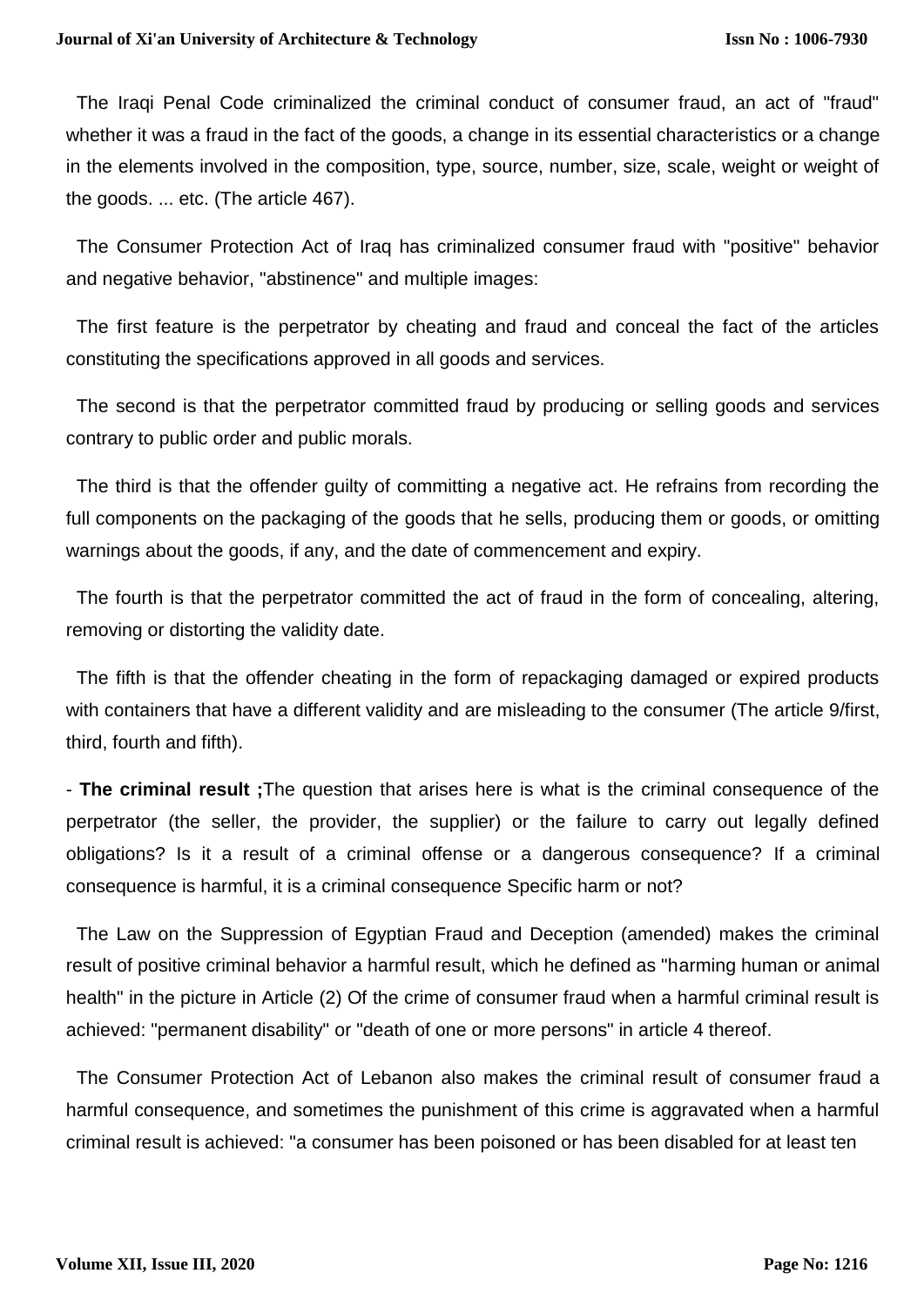days" Act to the spread of an epidemic disease or to cause the death of a human being "in Article 110 of it.

 The Iraqi consumer protection law did not require a specific criminal result to be achieved, but as long as the criminal offense has been criminalized, the criminal result is a detrimental consequence. When the criminal behavior is negative, the criminal result is a serious consequence.

 Both the Egyptian and Lebanese legislators were in favor focusing on the penalty of consumer fraud when the criminal behavior of "consumer fraud" resulted from a certain criminal offense, so I suggest that the Iraqi legislator follow the example of the Egyptian and Lebanese legislators to amend (Article 10 paragraph first ) "Any person who contravenes the provisions of Article (9) of this Law shall be punished by imprisonment for a period of not less than (3) months and a fine of not less than one million dinars." If this crime results in the death of one or more persons or in case of permanent disability.

#### **A2. The moral element of the crime of consumer fraud**

 The second pillar of the crime of consumer fraud is the moral element. The question here is whether the moral element is achieved in the form of criminal intent, whether the crime is intentional or whether the intention is achieved in the form of error, so the crime is not intentional? Is it required to achieve a specific purpose or just the availability of general purpose? To answer these questions, we must refer to the comparative laws as follows:

 For the Egyptian Suppression Fraud and deception Law (amended), the availability of criminal intent in the case of two elements knowledge and will in the intentional crimes in the picture in article 2 and 3 thereof, and the crime of cheating the consumer was achieved if the crime occurred in the form of error ), Article 6 (bis) of the above law stipulates that "without prejudice to any more severe penalty stipulated in the Penal Code or any other law if the act is in violation of the provisions of Articles 2, 3 and 3 bis of this law in a manner of negligence or lack of precaution and precaution or violation of the duty of control shall be the punishment ...............).(The article 113).

This law did not require special intent, but only general purpose.

 The Lebanese consumer protection law did not state whether a crime of deliberate consumer fraud was always committed or could be unintentionally committed.

 This law is intended to require the availability of a special purpose in only one of the forms of this crime. The third is that "the offender bribes the buyer by using fraudulent or fraudulent tools.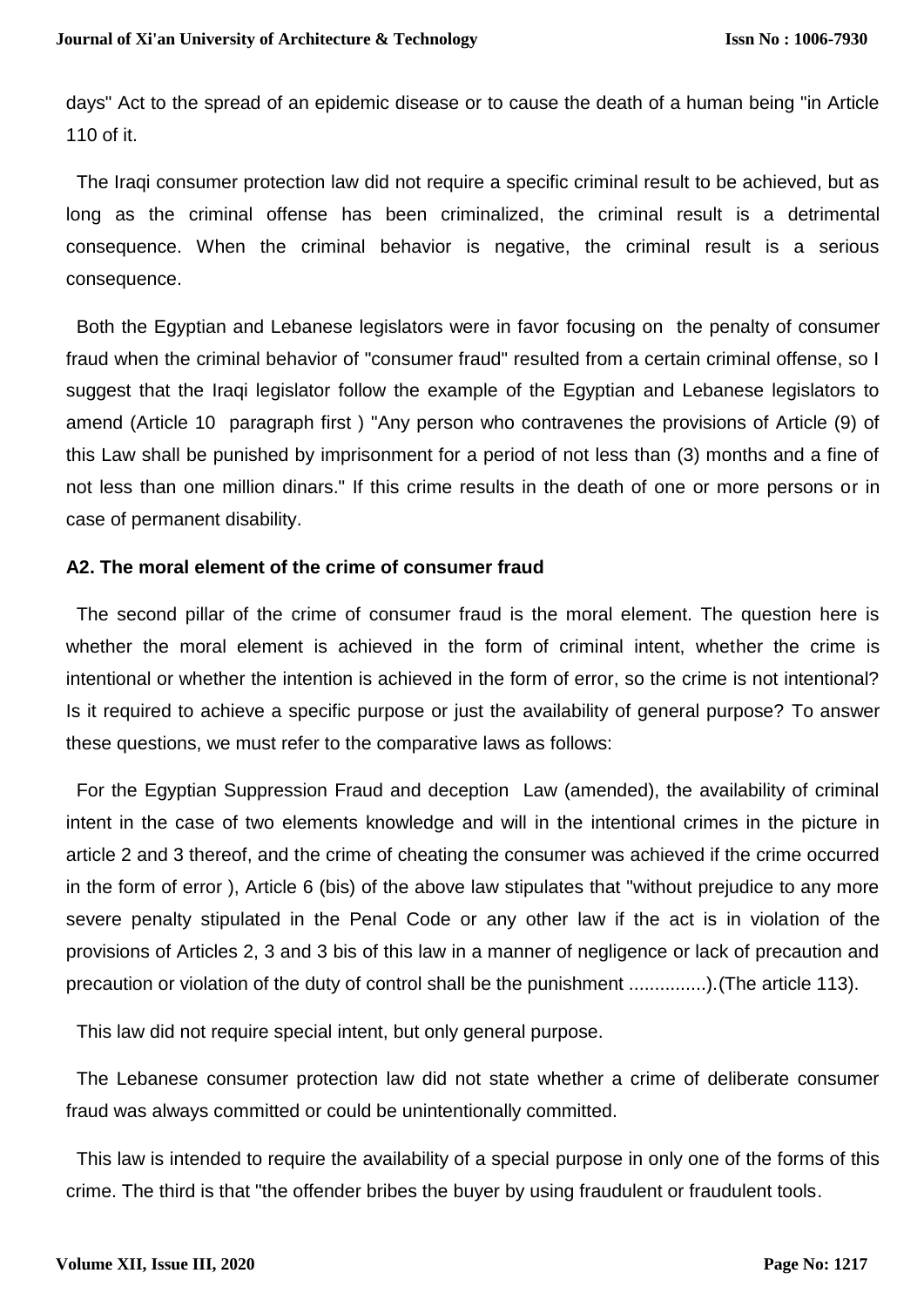While the Iraqi consumer protection law did not provide for the image of the moral component of the crime of cheating the consumer, nor did it require the availability of a specific purpose, but only the availability of the general criminal intent with the flag of knowledge and will.

B. **The special elements of the crime of consumer fraud**: Having identified the general elements necessary for the crime of cheating consumer, the question arises whether it is sufficient to achieve this crime of its general elements or are there special elements required by law to be available to achieve this crime? Through reference to comparative laws found that there are special elements must be available to investigate the crime of cheating the consumer, namely three pillars:

**B1. The element of the crime location**: The first private pillar required by the comparative laws is the shop. The Egyptian Fraud and Fraud Suppression Law (amended) stipulated that the crime should be located in a specific place: "human food, animal food, drugs, medicinal plants and medicines, Natural products, industrial crops, counterfeit products, corrupt or expired products "(The article 2/1,2 and bis).

 In addition, the Consumer Protection Act of Lebanon stipulates that the crime of consumer fraud is to be replaced by "animal or animal products, drugs, beverages, industrial products, agricultural products, natural products", "goods", "Tools, gear, pens, calipers and these tools are forged or not controlled "(The article 111, 112, 114).

 The Iraqi Penal Code (amended) stipulates that the crime of fraud provided for in this law falls on a particular place (goods).

 The Consumer Protection Act of Iraq also stipulates that the crime of consumer fraud is to be the subject of a particular place (goods, services, expired and damaged products).

**B2**. **The element of character of the offender**: Some laws on consumer protection require the availability of another special corner as well as the corner of the crime of consumer fraud is the corner (the character of the offender), the Lebanese consumer protection law provided that the offender "professional" or "service plant" or "service provider "In the picture contained in this Act. (The article 113).

 While the Egyptian Fraud and deception Prevention Law (amended), and the Iraqi Penal Code (amended) the availability of a special character in the offender.

 However, the Iraqi Consumer Protection Law provided that the offender had a special status, either to be "equipped" or "supplied" (The article 7).

**B3. The element of the crime's status**: The Egyptian fraud and fraud prevention law (amended) did not require the availability of a special status for the victim, whether he is a consumer.

 The Lebanese consumer protection law stipulates to provide for the special status of the victim to be a "contractor to the offender" in the second and third images of this law (The article 111).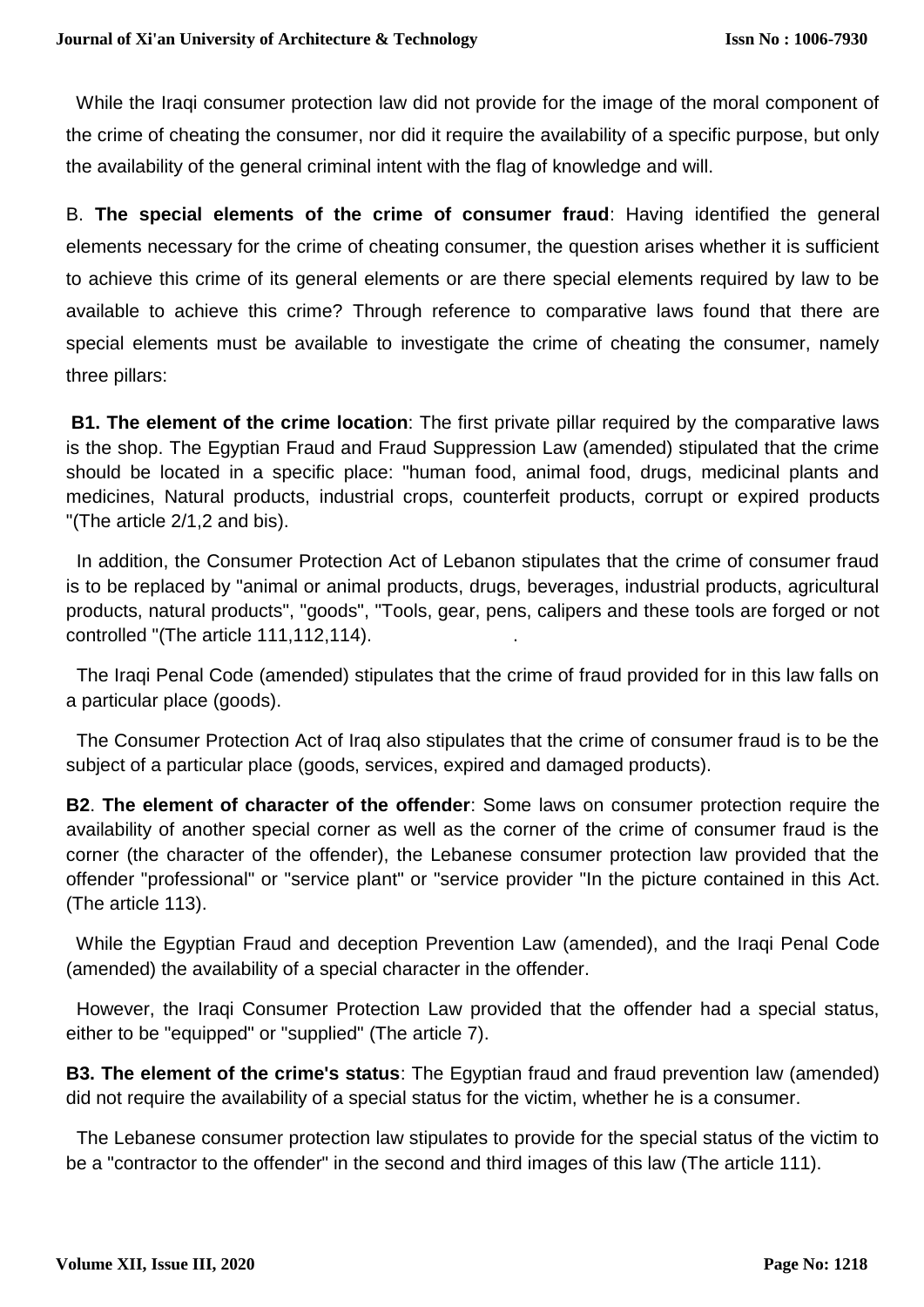In the fourth and fifth features, stipulates to be the victim (buyer) (The article112).

 The Iraqi Penal Code (amended) requires that the crime of fraud be a victim of contracting with the offender (The article 467).

 The Iraqi Consumer Protection Act stated that it is not to require that a victim have a special status except to be a "consumer", whether natural or legal.

## **2.1.2 The Sanctions against perpetrators of consumer fraud**

By referring to the consumer protection laws, the sanctions imposed on the perpetrators of the crime of consumer fraud are criminal sanctions, such as penalties or precautionary measures, which I will explain in two consecutive points:

**A. Penalties**: To clarify the penalties provided for by the comparative laws of consumer fraud, this point should be divided into two paragraphs. The first shall be allocated to the penalties for deprivation of liberty, while the second paragraph shall be the statement of financial penalties as follows:

A1. **Penalties Deprivation of liberty**: Comparative laws generally resort to freedom-related penalties for offenses committed in violation of consumer rights, including "consumer fraud", which may amount to imprisonment and hard labor, as well as imprisonment.

 The Egyptian Fraud and Remediation Law (amended) stipulates that a penalty of imprisonment for a period of not less than (1) years and not exceeding five (5) years shall be imposed with the fine specified for any person who commits the crime of consumer fraud in the first picture (The article 2/1).

 The law equated the person who commits the crime of consumer fraud with the first and the person who commits it to commit the offense.

 The Egyptian legislator also decided in the above law to impose the same penalty on the person who commits the crime in the picture stated in article 2 (2) of this law. He commits the penalty between the person who commits the crime of cheating the consumer as an actor and the person who commits him as a partner in the crime, An instigator or an accomplice.

 The penalty for this crime is that it is a crime to cheat the consumer if the food, drugs, medicinal plants, medicines, or products, products, or products that have expired or are outdated, or if the substances used in the fraud are harmful to human or animal health by making them imprisonment for a period not less than two years, and not more than seven years with a penalty of fine.

 The penalty stipulated in article (2/1) of this law shall be punished by the same penalty stipulated in Article (3 bis).

 It is worth mentioning that the Egyptian legislator tightened the punishment of this crime in the above images according to the result of the criminal result thereof. If the result of the crime of cheating the consumer is - the injury of a person with permanent disability - the penalty is imprisonment with the fine specified amount or equivalent value of the subject of the crime whichever is greater.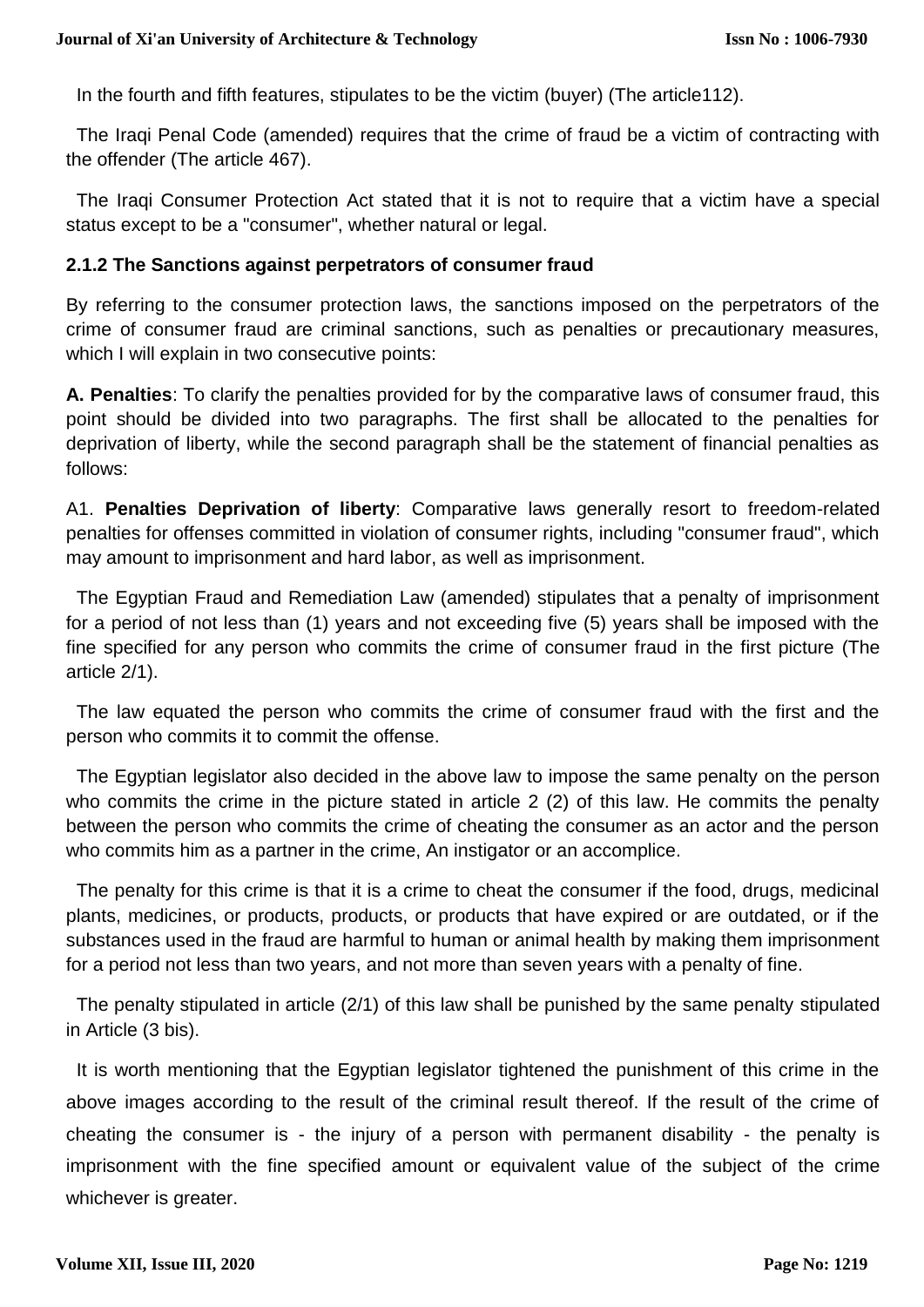If the criminal consequence of the crime of consumer fraud is the death of one or more persons, the penalty is hard labor with a fine or the equivalent of the value of the subject of the crime, whichever is greater.

 The Egyptian legislator also stressed the penalty of the crime of cheating the consumer in case of repetition that the penalty is imprisonment for a period not less than (5) five years with the fine specified by the text of the law or equivalent value of the subject of the crime, whichever is greater (The article 9).

 In the event that the offender unlawfully cheats the consumer, either by negligence or lack of precaution or by a breach of the duty of supervision, he shall be punished by imprisonment for a term not exceeding (1) years with the penalty specified in this law or with both penalties (The article 6 bis).

 The Lebanese consumer protection law differs in determining the penalty for the crime of consumer fraud according to the crime scene. The perpetrator is punished if the crime is committed in the form of fraud in articles dedicated to human or animal food, with a penalty of imprisonment for a period of not less than 3 months. If a consumer is poisoned or a consumer suffers from a disease that causes him to be disrupted for at least 10 days, the penalty shall be increased to imprisonment for a period not less than one year and not more than three years. An epidemic disease or cause death of a human being "the penalty has been intensified to become Imprisonment for a period not less than (3) years and not more than (10) years with double the amount of fine (The article 109-110).

 If the offender commits the crime in the form of fraud in the nature of the goods or service, he shall be punished by imprisonment for a period of not less than one month and not more than one year with a penalty of fine (The article 111).

 The legislator emphasized this penalty by making it confinement for two years and doubling the fine when one of the two cases is achieved. The first is that the offender resorted to maneuvers or plots designed to spoil the analysis of the goods by making changes in their quantity, weight, weight or size.

 The second is that the offender uses fraudulent data designed to convince the contract that the goods have been subjected to analysis and to ensure their integrity (The article 112).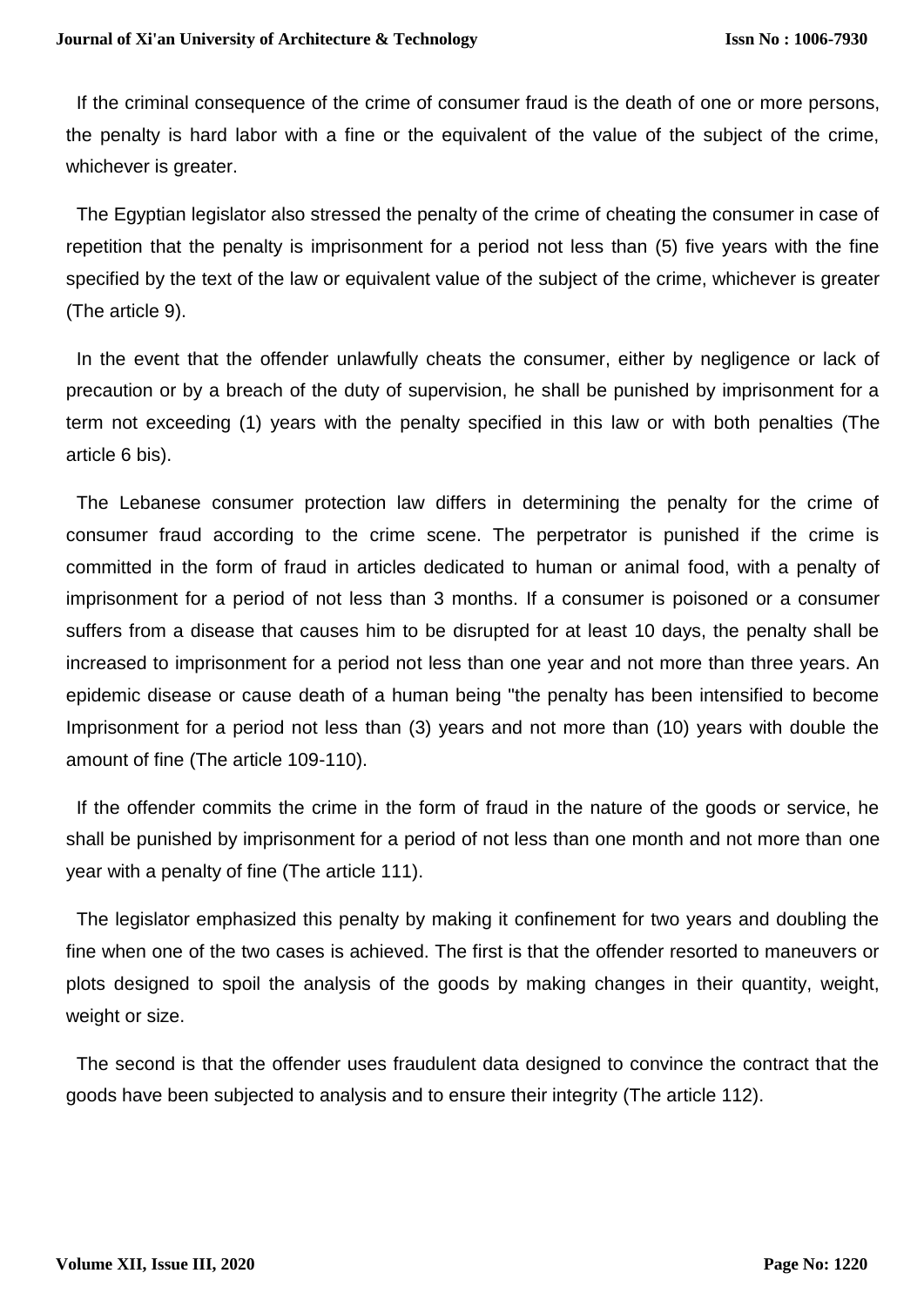A person who commits a crime of cheating the consumer by means of fraudulent or fraudulent or unregulated tools of imprisonment shall be punished by imprisonment for a period of three months not to exceed two (2) years with a penalty of fine (The article 113).

The penalty of an offender who commits this crime in the form of a counterfeit mark shall be imprisonment for a period of not less than three (3) months and not exceeding three (3) years with a penalty of fine(The article 114).

 The law makes the penalty for the use or possession of the wrongdoing by the offender to be illegal or unjustified and the number of weight is imprisonment for a period not less than ten (10) days and not more than one month with a fine. Pair or number of loose or unbalanced weight or kilograms (The article 115-116).

 It should be noted that the Lebanese consumer protection law requires a double penalty for the offender in case of return. Article 121 states that "the penalties provided for in this law shall be doubled in case of repetition."

 With regard to the Iraqi legislator, the Iraqi Penal Code (Amendment) went into the introduction of penalties for deprivation of liberty, making the penalty of a person who commits a crime of consumer fraud stipulated in this law a penalty of imprisonment for a term not exceeding two (2) years with either a fine or one of these two penalties (The article 467) .

 In addition, the Iraqi legislator in the Consumer Protection Law took the penalties of deprivation of liberty as a penalty for committing the crimes of consumer fraud mentioned in Article 7 and 9 and limited the sentence to imprisonment without penalties for other freedom, Three months with or one fine (The article 10-11) .

A2. **Financial penalties**: The penalty of fine and the penalty of confiscation.

**The fine**: Most consumer protection laws took the penalty of fine as one of the penalties imposed on the perpetrators of the crime of consumer fraud as well as the penalties for deprivation of liberty or as an alternative punishment. (2/1 and 2), as well as punishment of imprisonment penalty of not less than (10) ten thousand pounds and not more than (30) thirty thousand pounds or equivalent value of the subject of the crime, whichever is greater.

 The Egyptian legislator stressed the penalty that, in addition to the penalty of imprisonment, a penalty of not less than (20) thousand pounds and not more than (40) thousand pounds or equivalent value of the subject of the crime, whichever is greater if the food or drugs or medicinal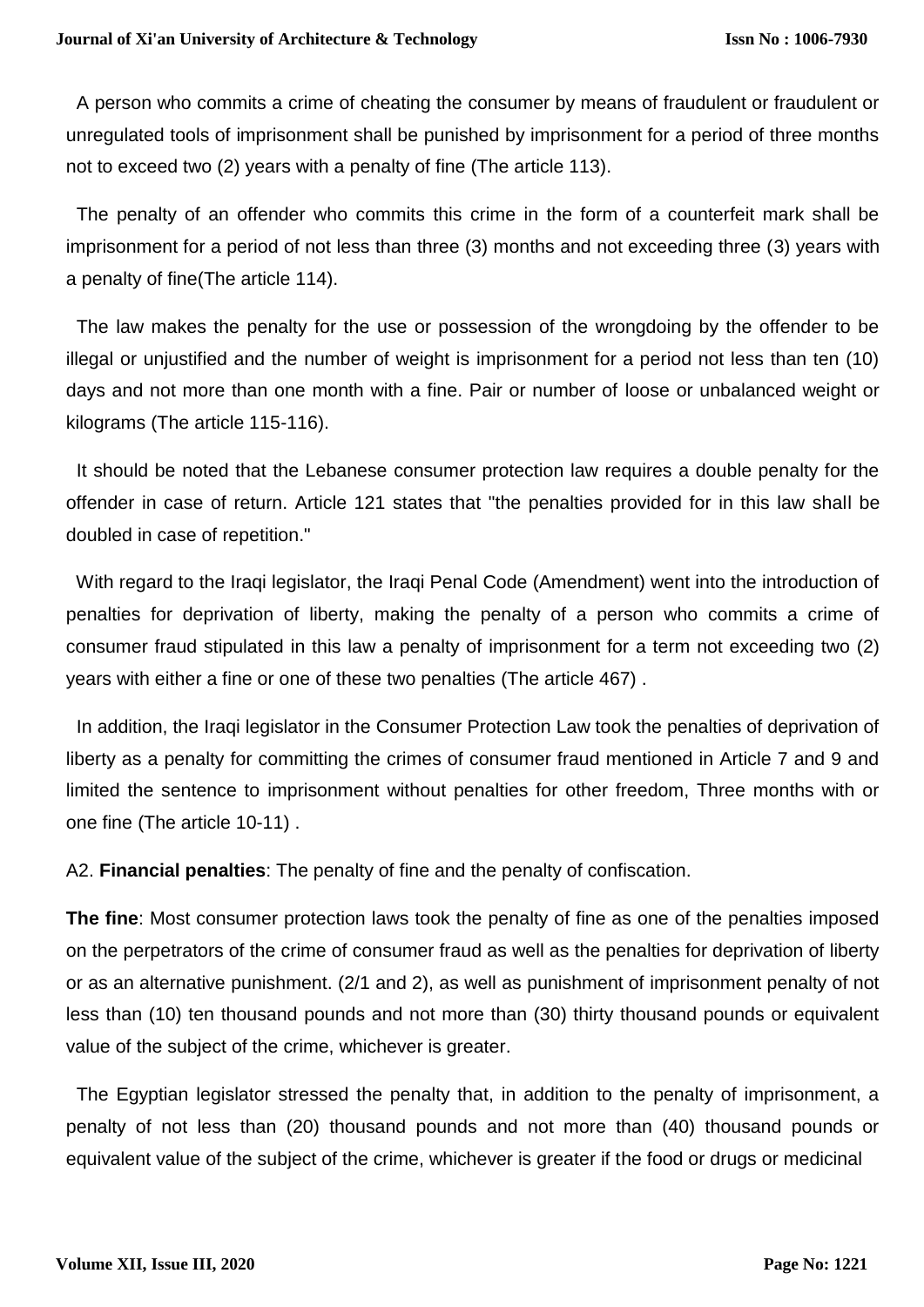plants or medicines or crops Or products that are adulterated, corrupt or have expired, or the substances used in fraud are harmful to human or animal health (The article 2).

 This law went into the imposition of the penalty of fine in the picture in Article (3 bis) in addition to the penalty of imprisonment, which is not less than (25) thousand pounds and not more than (100) thousand pounds or equivalent value of the subject of the crime whichever is greater (The article 3 bis). A penalty of not less than (25) twenty-five thousand pounds and not more than forty (40) thousand pounds or the equivalent of the value of the subject of the crime, whichever is the greater. If the crime results in the death of one or more persons, the penalty in addition to hard labor shall be a penalty of not less than (50) fifty thousand pounds and not more than (100) one hundred thousand pounds or equivalent value of the subject of the crime whichever is greater (The article 4).

 In case of repetition, the legislator stressed the penalty of this crime by imprisonment for a period not less than (5) years with a fine of not less than (30) thirty thousand pounds and not more than (60) sixty thousand pounds or equivalent value of the subject of the crime whichever is greater (The article 10).

 The legislator also went on to impose the penalty of committing a crime of cheating the consumer in one of the forms criminalized in this law unintentionally is imprisonment with a penalty of not less than (1000) thousand pounds and not more than half the maximum prescribed for the fine provided for in this law or one of them (The article 6 bis).

 The consumer protection law in Lebanon is also punishable by a fine. The perpetrator of the crime of consumer fraud is punished in the first and second forms, as well as imprisonment for a fine of not less than 25 million Lebanese pounds and not more than 50 Lebanese pounds (The article 109).

 When a criminal offense is achieved, the penalty shall be aggravated by the fact that it is punishable by aggravated imprisonment and a fine of not less than 50 million Lebanese pounds and not more than 75 million Lebanese pounds. If the act leads to the spread of an epidemic disease or causes the death of a person, A penalty of not less than 75 million Lebanese pounds and not more than 150 million Lebanese pounds (The article 110).

 The perpetrator shall be punished with a fine of not less than 30 million liras and not more than (50)fifty million Lebanese pounds when committing such a crime in the form of fraud in the nature of the goods or service(The article 111). A person who commits a crime of cheating the consumer in the form of the use of counterfeit or unbalanced weighing tools.( The article 113).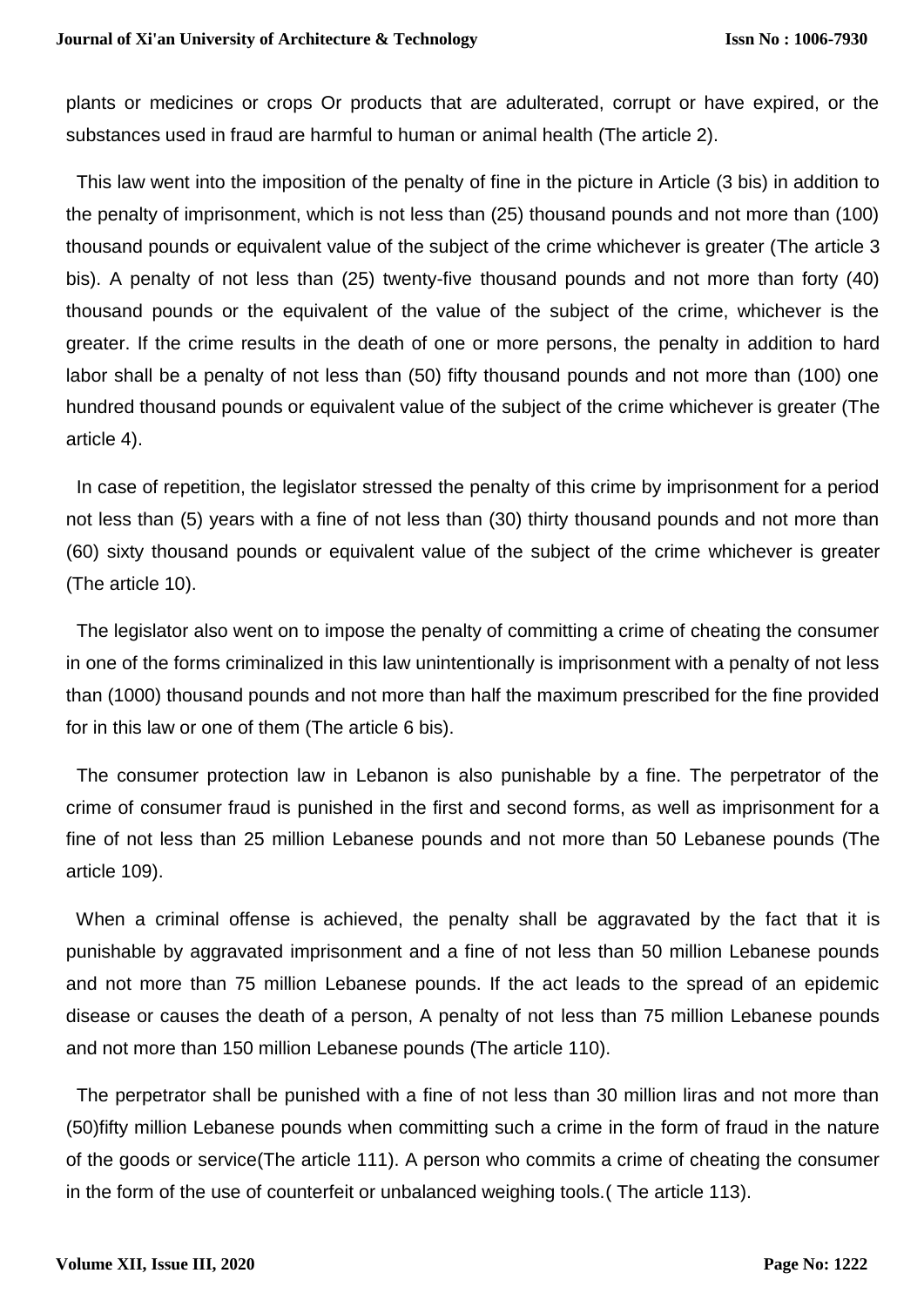Anyone who commits this crime shall be punished in the form of a mark of distinction, as well as imprisonment of a fine of forty (40) million Lebanese pounds to (75) fifty million Lebanese pounds (The article 114). The penalty of cheating, (4) Four million Lebanese pounds and not more than ten million Lebanese pounds. The same penalty shall be imposed on the person who commits the crime of cheating the consumer by means of caliber or pimp, Controlled (The article 115-116).

 It should be noted that the Lebanese consumer protection law requires that one of the penalties be "imprisonment" or "fine" when one of the cases is achieved. First, if the harm caused by the crime of consumer fraud is negligible, the second case is that the benefit intended by the accomplice is negligible, and the third case if the damage caused by the crime was completely removed before the case was referred to the Court (The article 100).

 The amended Iraqi Penal Code (Penal Code) provides for the punishment of a person who commits a crime of fraud in the form he has provided, as well as imprisonment for a period not exceeding two years, of a fine not less than two hundred thousand dinars and one not exceeding one million dinars or one (The article 467).

 The Consumer Protection Act of Iraq also penalizes those who commit a crime of consumer fraud in the form described in Article (9) of the penalty of imprisonment and penalty of not less than one million dinars or one of these penalties.

 If this crime is committed in the form described in Article (7), then the penalty shall be imprisonment or a fine not exceeding one million dinars or both (The article 10/ first, second).

 The Iraqi legislator in the Consumer Protection Law makes the penalty fine optional and is disproportionate to the seriousness of the crime of consumer fraud, and I believe that the Iraqi legislator should have made the fine punishable by amending article 10 as follows: First, (3) Three months and a fine of not less than (1000000) million dinars, whoever violates the provisions of Articles (9) of this law).

**Confiscation**: Consumer protection laws may provide for the penalty of confiscation, together with the penalty of fine as a financial sanction.

 In the case of the Egyptian Suppression and Fraud Law (amended), this penalty shall be taken by saying: "In all cases, the judgment must be taken by the confiscation of the materials, drugs or proceeds that constitute the object of the crime (The article 7).

 The Lebanese consumer protection Act also took the penalty of confiscation as one of the penalties that the perpetrators of the crime of consumer fraud are expected to punish. Whereas it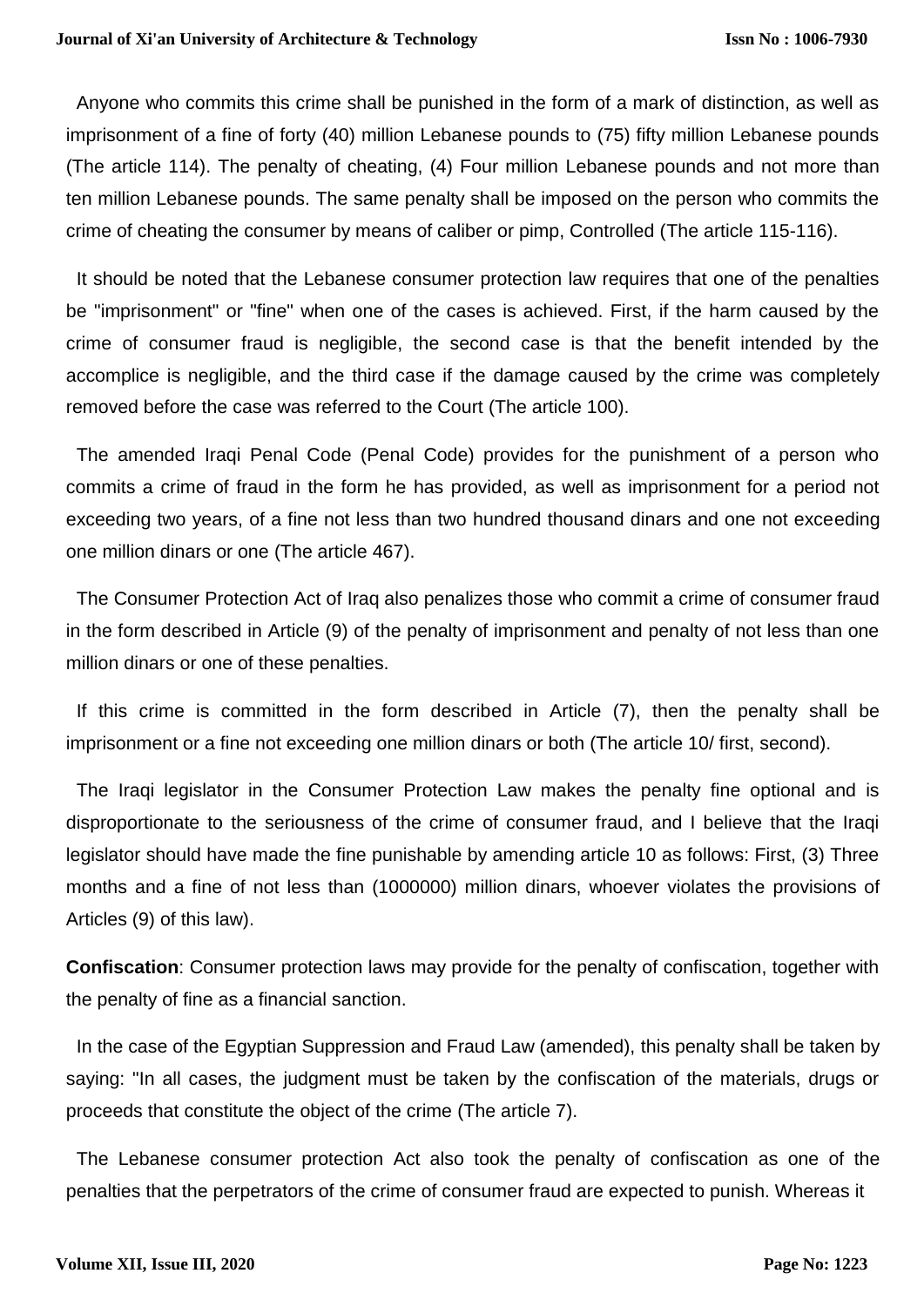allowed the court to order the confiscation of the counterfeit goods and the number of counterfeit or unbalanced weight or quantity or measurement at the expense of the convicted person. This law shall be passed to the competent administration if these goods are usable for distribution to associations of public benefit. The goods shall revert to the Treasury Department if the goods are not confiscated and the owner is not required to retrieve them within six months from the date of issuance. For the final judgment(The article 125- 127).

 While the Iraqi penal code (amended) did not provide for the penalty of confiscation, but only the fine. As well as the penalty of deprivation of liberty (imprisonment), and did not provide for the penalty of confiscation Iraqi consumer protection law.

B. The precautionary measures : In addition to sanctions, precautionary measures can be imposed to provide adequate consumer protection against (the closure of the facility under guard, the prohibition of activity, the denial of certain rights and privileges, the publication of the conviction), and the question is whether these measures consumer protection laws?

 Through reference to consumer protection laws, I found that they differed in their position on precautionary measures, There are those who took precautionary measures along with sanctions as a sanction to the perpetrators of the crime of cheating consumers and there are laws that did not take precautionary measures and punishable.

 The first community- which took precautionary measures alongside sanctions the Egyptian fraud and deception law (amended) where the facility is closed but in a contractual manner, and in case of return for a period not exceeding one year, It also authorized the court to revoke the license of the establishment without prejudice to the rights of the workers before the establishment (The article 10).

 In order to do so, the Cairo Economic Misdemeanor court (…. and the closure of the facility used by the accused in committing the crime for six months ...)(Judgment No. 293 of 2015).

 This law was also taken by another precautionary measure, namely(suspension of the activity of the establishment or suspension of the legal person), stating that (…the court may terminate the activity of the criminal person for a period not exceeding one year, For a period not exceeding five years or the revocation of the license to engage in the activity definitively)( The article 6 bis).

 The Egyptian suppression fraud and deception law (amended) provided for the publication of the ruling, stating that (the court shall, in the case of convictions in one of the crimes set forth in the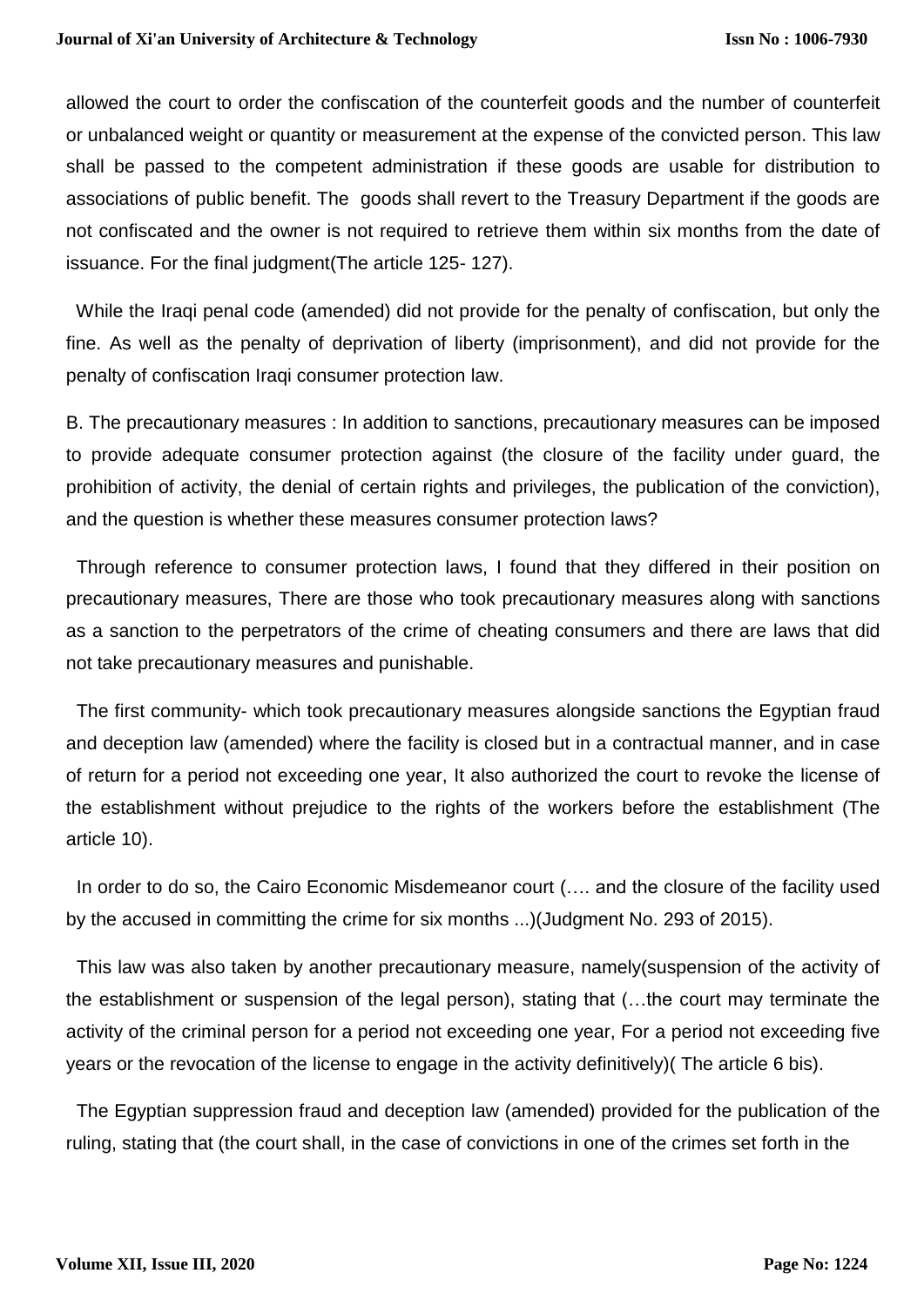preceding articles, publish the judgment in two daily newspapers at the expense of the convicted person)( The article 8). While not deprived of some rights and privileges.

 The Lebanese consumer protection law also took precautionary measures alongside penalties. These measures are to publish the ruling. Article 122, entitled (publishing the ruling in the press and affixing it in some places), stipulates that (the competent court may order the publication of the whole sentence or publish its salvation in newspapers appointing at the expense of the convicted person. Summary of judgment on the doors of places where the professional, manufacturer, service provider or activity is practiced.

 The same law also regulates the prohibition of the activity of the establishment or its temporary or final closure (Article 123), entitled (preventing the violator from practicing his activities) and stated that (the court may order that the violator be prevented from exercising his activity permanently or for at least five years, even if the practice is not dependent on obtaining an authorization from the authority. This is the case by closing the places where the convicted person is temporarily or permanently closed.

The second group, which did not take precautionary measures, is subject to sanctions. It is represented by the Iraqi Penal Code (amended) and the Iraqi consumer protection Law. It seems that the Iraqi legislator has only made the penalties stipulated in these two laws. In achieving the special deterrence of the perpetrators on the one hand, and to achieve an integrated penal protection integrated with consumers on the other.

# **2.2 consumer protection against the crime of misleading advertising**

 To indicate the objective criminal protection of the consumer the of false advertising crime, It is necessary to delve into its aspects and then to declare the sanctions imposed on the perpetrators of this crime in two consecutive sections as follows:

# **2.2.1 The elements of the crime of misleading advertising to the consumer**

Deceptive advertising is an advertisement made by any means, dealing with a good or service, and contains a false presentation, statement or allegation, or it is formulated in terms that directly or indirectly lead to deception or misleading of the consumer…. (The article 11).

 The crime of misleading advertising is known to the consumer as (the perpetrator's presentation, allegation, false statement or failure to comply with legally defined obligations or any other order that creates an unrealistic impression on the consumer and pays for the acquisition of the good or service.)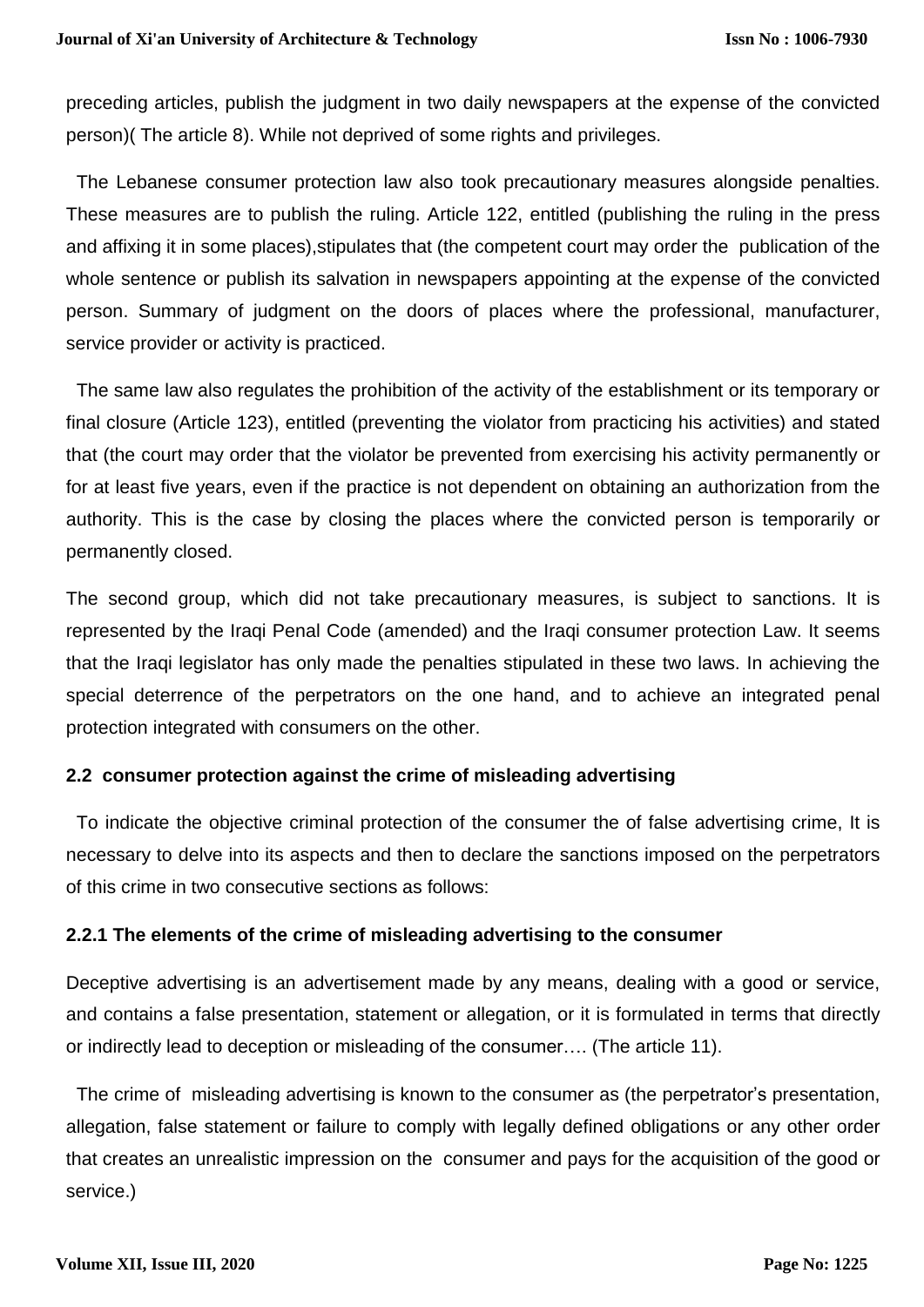To clarify the consumer protection of the crime of the false advertising, it is necessary to research the pillars of this crime in to two consecutive points as follows:

**A. The general elements of the crime of misleading advertising to the consumer**: The general pillars of this crime are the physical and moral foundations.

**A1**. **The physical elements of the crime** : The material element of the crime of misleading advertising is the two elements of criminal behavior and criminal result.

**-The criminal behavior**: The first component of the crime of misleading advertising to the consumer is the criminal behavior and raises the question here whether this crime is a positive criminal behavior (commit) or can occur by a negative behavior (abstention) as well? What are the images of this behavior? To answer these and other questions, reference must be made to the laws on consumer protection.

The Lebanese consumer protection Law went to criminalize misleading advertising to the consumer in a positive manner only and three images mentioned, for example. Without limitation, meaning that this crime can occur when the perpetrator committed the criminal behavior in any form, although not images mentioned above. Conduct directly or indirectly to mislead or deceive the consumer.

 The first feature is either the presentation of a good or service or statement or false claim or claim formulated in terms that lead to deception or misleading the consumer, which means that any presentation of a product or service or statement or false claim or wording in terms that mislead the consumer or mislead this crime. This law does not specify how the offender any conduct the above criminal conduct, whether directly or indirectly, as long as it leads to deceit or misleading the consumer.

 The second form of criminal behavior is that the advertiser goods for which he falsely credits himself with obtaining official or private awards, certificates, endorsements or medals, or claims that there are scientific grounds, while they are not available.

 The third feature is the advertisement by the advertiser of items that include the use of a logo or mark without a right or the use of a counterfeit or mark.( The article 11)

The consumer protection Act is intended to criminalize the passive behavior of the advertiser.

The advertiser is guilty of the misleading advertising offense of the consumer when he refrains from fulfilling the legally defined duty of supplying the consumer with incorrect information about the nature of the product or its characteristics, False or misleading impression by the consumer, confusion or error, except that the information contained in the advertisement is technical and cannot be verified by the usual advertiser.( The article 6).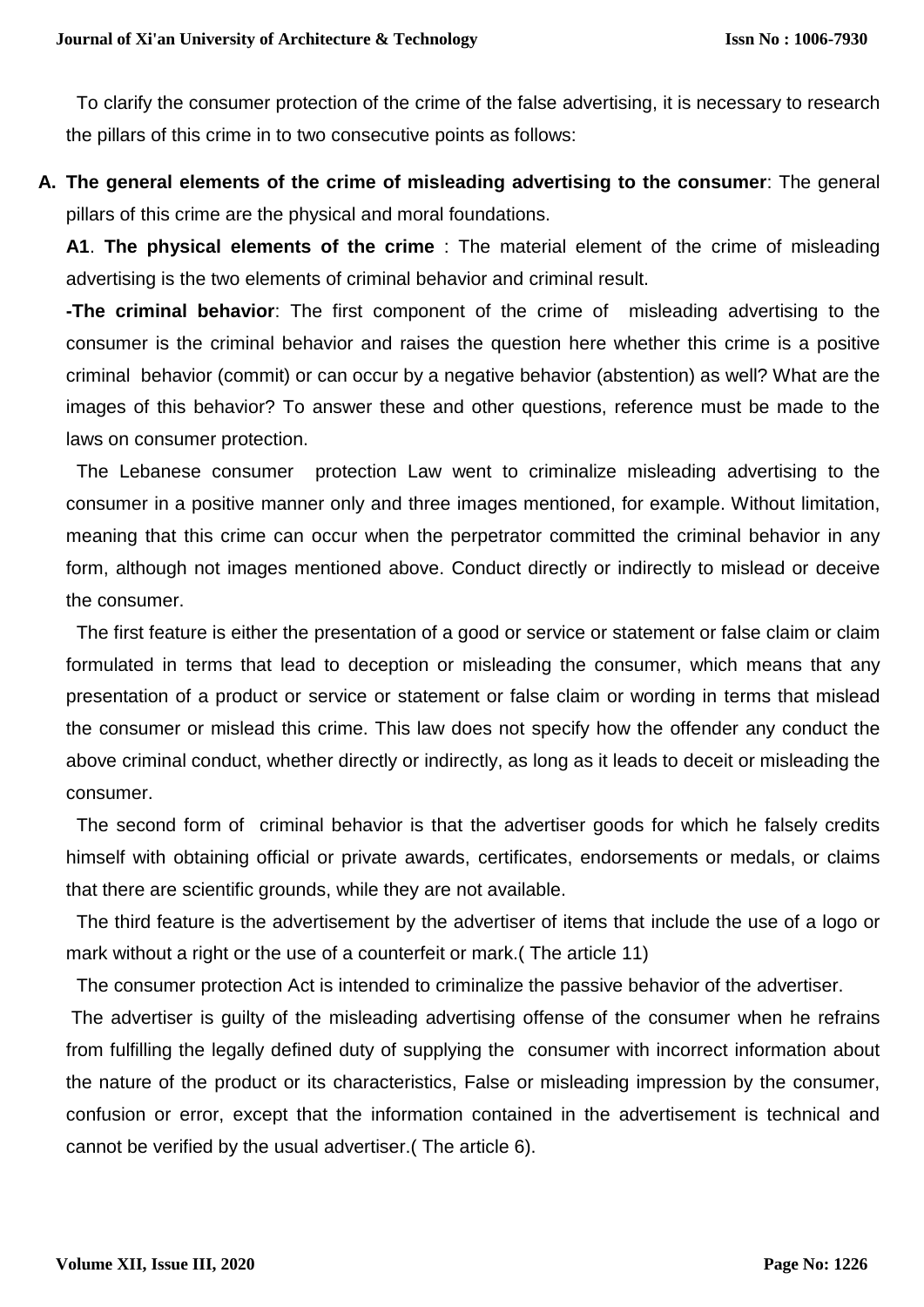#### **Journal of Xi'an University of Architecture & Technology**

 It also found that the executive regulation of the Egyptian consumer protection law has made criminal conduct of the (declared) offender a false statement, allegation or any other order, when it would directly or indirectly create a false or misleading impression on the consumer.( The article 17).

 The Iraqi consumer law also criminalized the misleading declaration of positive and negative behavior with images mentioned exclusively and specifically:

 The first feature is the perpetrator of the declaration of goods and services by fraud, deception and concealment of the fact of the articles constituting the specifications adopted in goods and services.

 The second feature is the offer of the offender to goods and services that are contrary to public order or public morals or to publicize them.

 The third feature is that the offender presents goods that have not been marked or clearly marked by their full ingredients or warnings, if any, and the date of commencement and expiration of the declaration.

 The fourth feature is the perpetrator′s announcement of goods that have been altered, hidden, removed, or delineated.

 The fifth feature is that the offender advertises defective products or expired products after being repackaged in containers or casings with different validity and misleading to the consumer (The article 9/ I,III, IV,V).

 The sixth image is negative behavior (abstention), because the negative behavior in Article (7) of it (the duties of the provider and the advertiser) is prohibited. The advertiser is prohibited from promoting by any means of media, publishing and advertising of the goods or services that do not meet the accepted local or international standards(The article 7/ V).

 I would like to see that the Iraqi legislator criminalized the criminal behavior of the crime of misleading advertising to consumers in the images provided by the Lebanese consumer protection law and the Egyptian consumer protection law and its executive regulations in order to provide integrated criminal protection for the consumer.

**-The criminal result**: the second component of the physical components of the crime of misleading advertising to the consumer is the criminal result. The question is whether it is sufficient for the perpetrator to commit the criminal conduct or should it be criminal or harmful? To answer this question, reference should be made to the consumer protection laws as follows:

The Lebanese consumer protection law went into the requirement of investigating a particular criminal result (… which would directly or indirectly lead to deceit or mislead the consumer(The article11).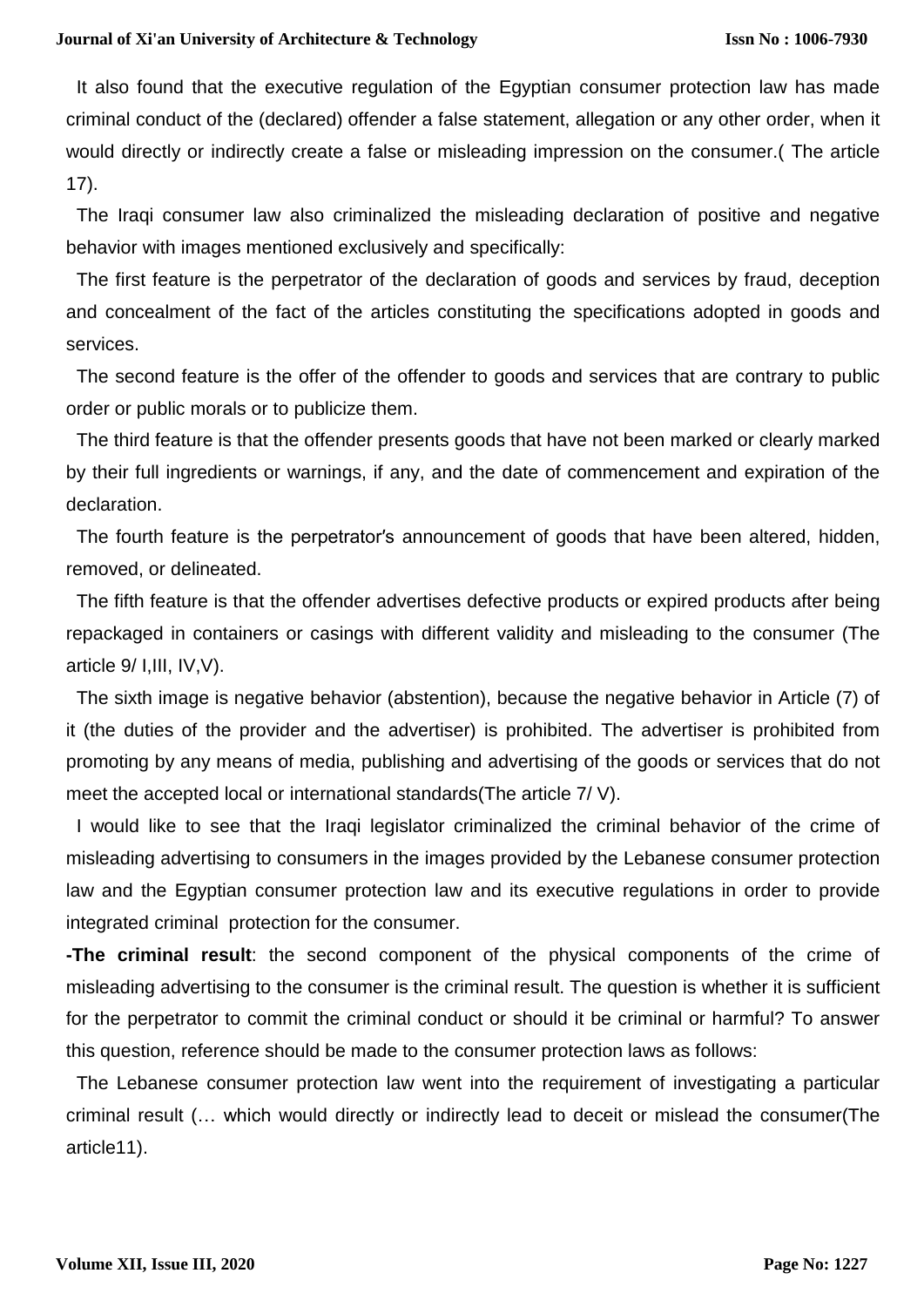Moreover, Egyptian law in the executive regulations of the consumer protection law went on to stipulate a specific criminal result by saying (create a false or misleading impression on the consumer)( The article 17).

 The Iraqi consumer protection law also defined the criminal result of the crime of misleading advertising, which misleads the consumer by stating (misleading the consumer)( The article 9/5).

**A2.The moral element of the crime:** The second component of the crime of misleading advertising to the consumer is the moral pillar, and by reference to the laws on consumer protection comparison found that it did not specify the image of the moral element of this crime, nor did it require the availability of special intent, General knowledge of the science and will of the advertiser(provider or supplier) and knowledge that the goods and services that are declared corrupt or adulterated or expired date of validity or non-conformity to the specifications required… etc, and the direction of his will to announce it A world in its truth. in other words, the moral element of this crime is achieved in the direction of the will of the advertiser, a scientist to deceive the consumer in order to induce and contract with him.

**B. The special elements of the crime of misleading advertising consumer:** There are special elements, namely, (the corner of the place of crime**,** the consumer of the status of the victim, the corner of the offender).

**B1. The element of the crime's location:** The laws related to consumer protection went to comparison to the elements of crime's location as a special element because it stipulated that the crime of misleading advertising of the consumer should be (product, service, product, etc.) of the other names. The crime is based on a specific place of (commodity, service). The executive regulation of the Egyptian consumer protection law uses the term (product) which focuses on one of following elements:(nature of the commodity or its kind, etc). The corner of the crime shop is a special pillar, (product, goods, services).

**B2. The element of the victim's status:** The laws on the protection of consumer comparison required the availability of a certain characteristic in the victim is to (consumer whether a natural person or moral) , which means that when this is not available we do not face the crime of misleading advertising to the consumer.

**B3. The element of the offender's character:** All consumer protection laws required the availability of the character of the offender for the crime of misleading advertising to the consumer is to be (advertised for the product or service) or (the supplier of the product or service ) .

#### **2.2.2 Punishment of the crime of misleading advertising to the consumer**

 It is not enough to investigate the definition and the element of the crime of misleading advertising to the consumer. Rather, it is necessary to state the penalties imposed on the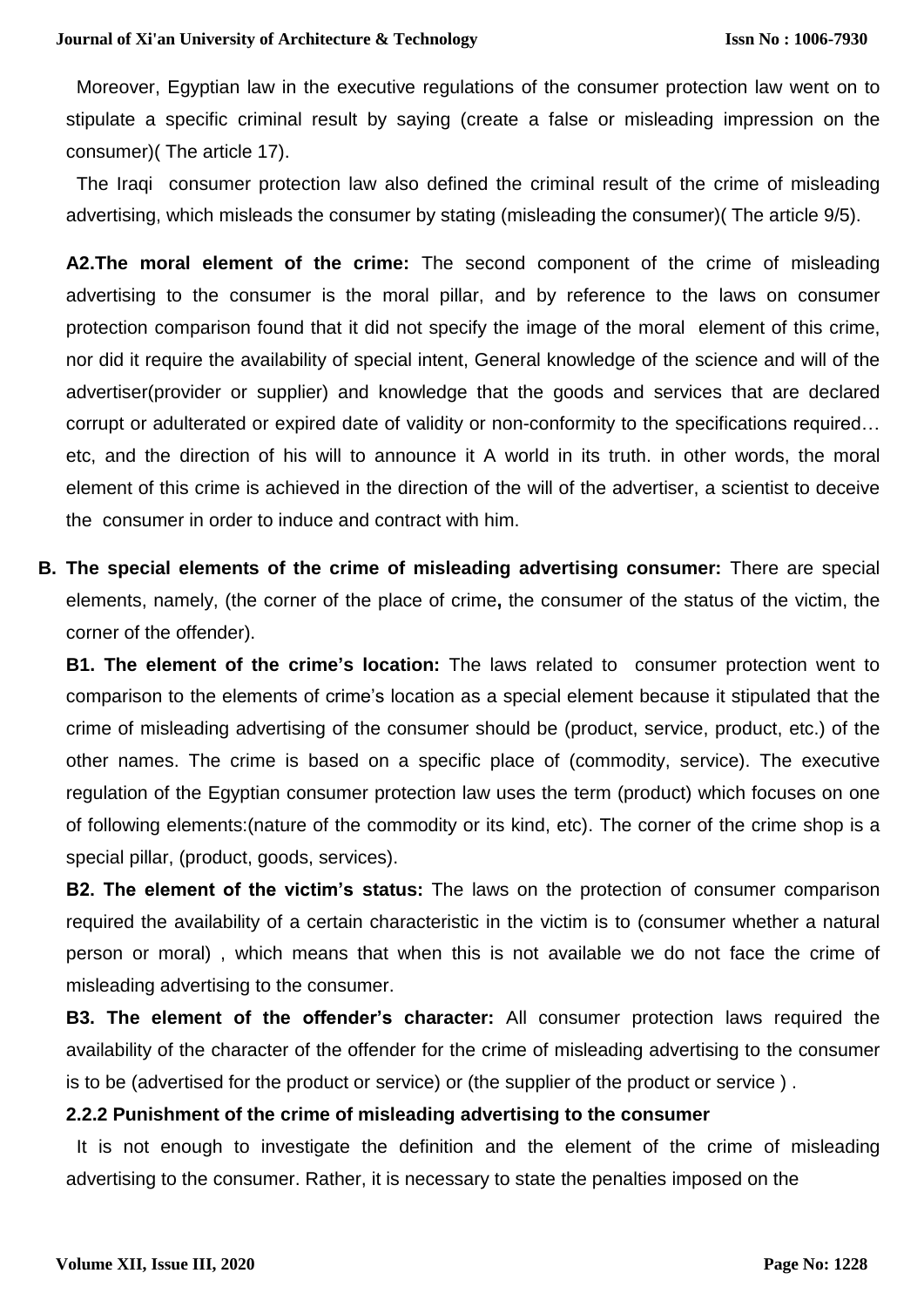#### **Journal of Xi'an University of Architecture & Technology**

perpetrators of this crime, and by reference to the laws on the protection of consumer comparison it was noted that it was limited to the provision of two types of penalties, namely, penalties for freedom, so I will divide this section to the first two points I will set the penalties for freedom, while the second point of penalty will be fine as follows:

**A. Penalties against freedom:** By reference to consumer protection laws, it is was noted that some laws on the protection of consumer comparison went to the introduction of penalties for deprivation of liberty, but they differed in their terms on the one hand, and differed in making them a penalty or a substitute for fines, The consumer protection of Lebanon shall be subject to the penalties of deprivation of liberty and the penalty of a person who commits the crime of misleading advertising to the consumer in the form stated in article 11 shall be imprisonment for a period not less than one month and not more than three months with the fine specified therein or one of these penalties( The article 105). And has at the repetition of the perpetrator of this crime(The article 121). while the Egyptian consumer protection law did not provide the executive regulation with penalties for deprivation of liberty.

The consumer protection Act of Iraq has taken penalties for deprivation of liberty, but it has distinguished the penalty among the images of the commission of the crime of misleading advertising to the consumer. If the (declared) offender commits the crime in the form descried in Article 7 with negative conduct, the penalty is imprisonment for a period not exceeding (3) three months with a fine or one.

While Article (9) of the Iraqi consumer protection Act shall be punishable by a positive conduct of imprisonment for a period of not less than (3) months with the fine or either of these two penalties (The article 10 /first , second).

The consumer protection Laws have been compared with the penalty of fine as well as the penalties for freedom or as an alternative punishment as punishment for the perpetrators of the crime of the deception of the consumer. The Lebanese consumer protection law stipulates that the penalty shall be less than 10, And not more than (50) million Lebanese pounds (The article 105).

The Egyptian consumer protection law provided for the penalty of a fine as a single penalty and set it a minimum of (5,000) pounds and a maximum of not more than (100,000) pounds. Accordingly, the Cairo Misdemeanor court sentenced the defendant for his deceptive announcement of being a certified service center for the product zanussi with a fine of (20,000) pounds and publishing the judgment at his expense in the newspapers of Al-Ahram and the news (Judgment 392 for 2015).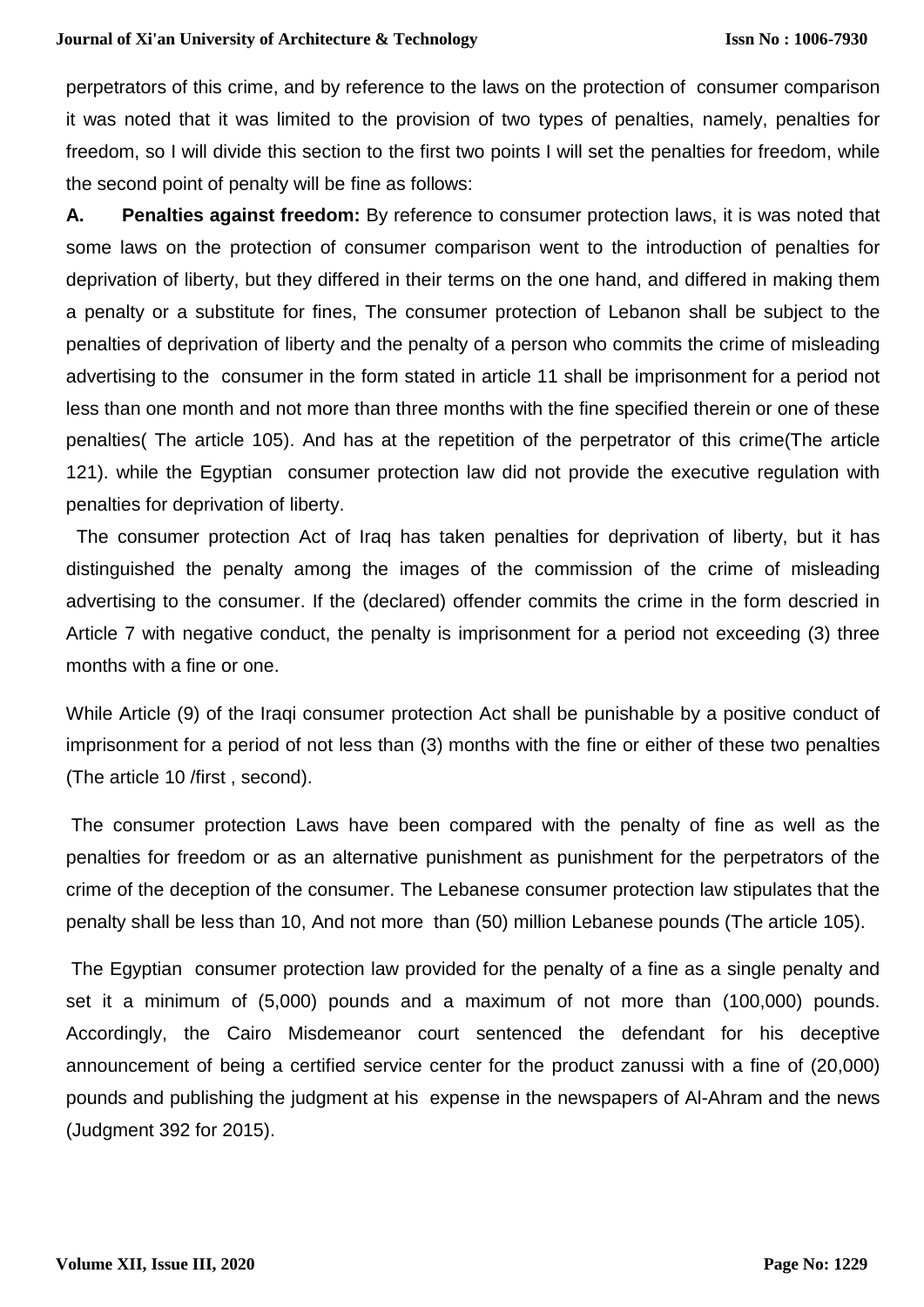The punishment of the crime of misleading advertising to the consumer is emphasized in case of the circumstance of the repetition by increasing the penalty by its lows and higher limits(The article 24).

The consumer protection Act of Iraq also took the penalty of fine as an alternative punishment for the penalty of imprisonment for a different amount according to the image of the crime of the misleading declaration of the consumer committed by the offender. If the offender commits the crime in the picture stated in Article 7 of this law, While the penalty of the offender at the time of committing the crime of misleading advertising to the consumer in the picture stated in Article (9) of this law is in addition to the penalty of imprisonment penalty of not less than one million dinars or one of these penalties (The article 10 / first , second).

 It would have been better for the Iraq legislator in the consumer protection law to impose the fine and the penalty of imprisonment for the wrongful profits of the perpetrator of this crime and to provide effective and appropriate protection against the seriousness of the crime. I propose that article 10 of the above law be amended as follows (any person who contravenes the provisions of Articles 7 and 8 of this Law shall be liable to imprisonment for a term not exceeding three (3) months and a fine of not less than million dinars).

# **VI. DISCUSS THE RESULTS AND RECOMMENDTIONS:**

Through our research on the subiect of (Consumer Protection in Iragi and Comparative Law) we reached some conclusions and proposals, including:

# **VII- RESULTS**

1. The consumer protection can be defined as "the set of procedures and necessary measures to preserve the rights of the consumer acts and convictions for dangerous and harmful acts by following the criminal procedures specified by law and tracking the perpetrators and impose punishments or legal measures provided by law."

2 – The consumer protection was not the result of modern legislation, but has a clear roots in the old legislation, whether directly or indirectly implicit or explicit, but it was not as it is at present because most of the world followed one of the two approaches whether to privatize special consumer protection materials in the core of punitive laws or to enact a special law of the Consumer Protection Regulates that regulates everything related to it.

3. The objective protection provided by the Iraqi legislator in the Consumer Protection Law was not integrated and consistent with the seriousness of the attacks against the consumer because it did not criminalize all such attacks as other legislations, especially Egyptian law, and because the sanctions that provided are sanctions, in particular the penalty is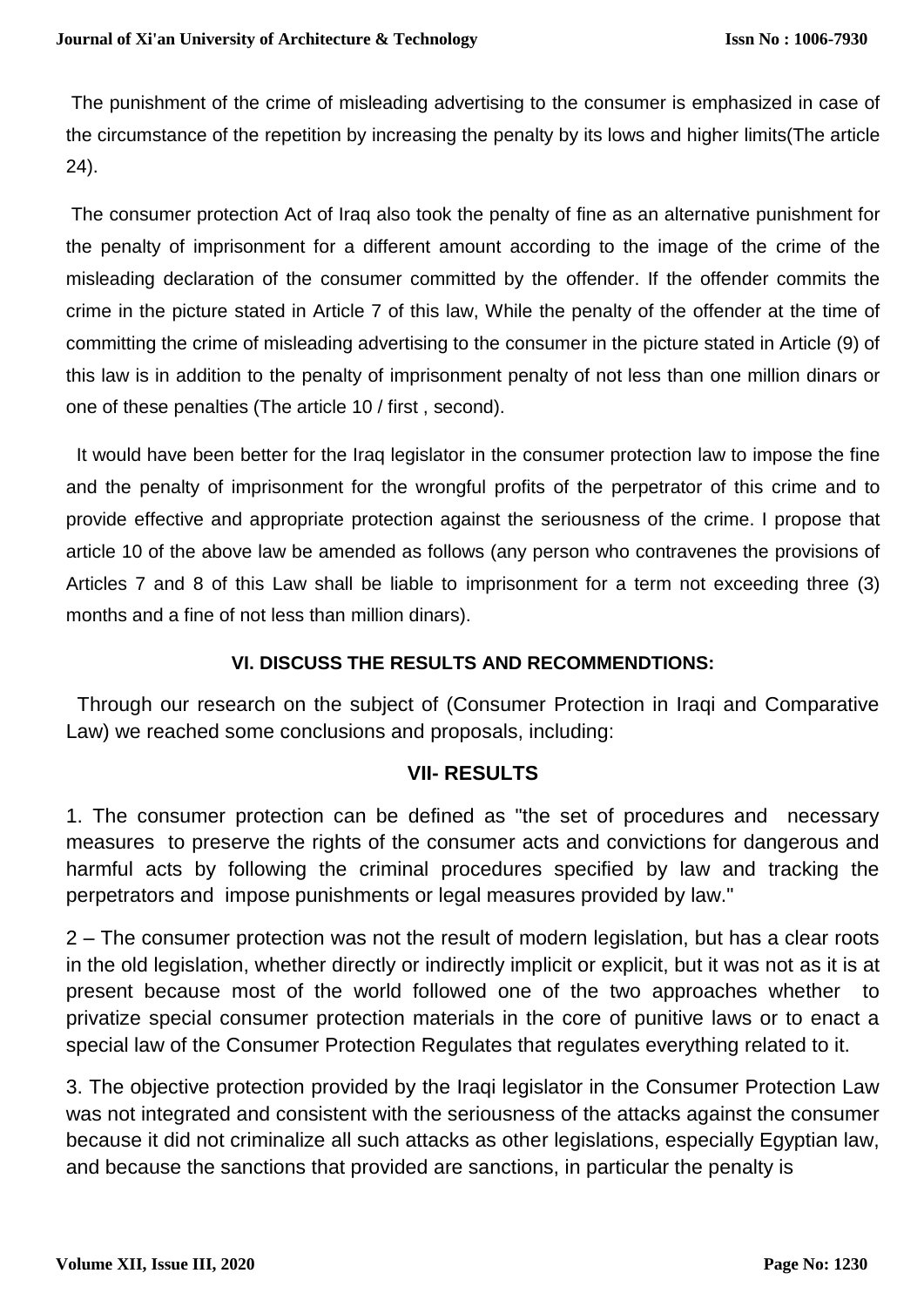disproportionate to gravity Crimes and does not achieve deterrence in both public and private.

# **VIII. RECOMMENDTIONS :**

1. I propose to the Iraqi legislator to amend article (1 / item 5) of the Consumer Protection Law to be as follows: " Every person whether natural or moral "Legal"" shall acquire a commodity or service to satisfy its personal or family needs or the needs of others without any association with the practice of its profession or activity, whatever the method of supply).

2. The Egyptian legislator has been successful in increasing the penalty of consumer fraud when criminal behavior (consumer fraud) is the result of a specific crime (consumer death) or (permanent disability) . I suggest that the Iraqi legislator follow the example of the Egyptian legislator, (first ) shall be punishable by imprisonment for a period of not less than (3) three months and a fine of not less than one million dinars, whoever contravenes the provisions of Article (9) of this Law , and punished by imprisonment If this crime results in the death of one or more persons or in the event of permanent disability).

3. I propose to the Iraqi legislator to criminalize by the Consumer Protection Law all the misleading images to the consumer as the Egyptian legislator did in the Consumer Protection Law and its executive regulation and the Lebanese consumer protection law in order to provide integrated and effective protection for the consumer.

4. I propose to the Iraqi legislator that the penalty of fine in the offense of misleading advertising to the consumer should be included in addition to the penalty of imprisonment for the unlawful profits of the perpetrator of this crime , to provide effective and appropriate protection against the seriousness of the crime, to be the amendment of Article (10) as follows , Second: A penalty of imprisonment for a period not exceeding three (3) months and a fine of not less than (1000000) million dinars, whoever violates the provisions of articles (7, 8) of this law.

# **REFERENCES**

[1] Dr. Abdel Muttal, Zaki, History of Political, Legal and Economic Systems ,(Cairo, Arab Renaissance House ,printing 1, 1935) .

[2] Dr. Abdul, Qadir Oda, Islamic Criminal Legislation Compared to Positive Law, (Cairo ,Al-Resalah Foundation, Dar Al-Nahda Al-Arabiya, 1Vol., printing 1, 1986) .

[3] Dr. Aboudi, Abbas, History of the Law, (Baghdad , Directorate of Dar Al-Kitb for Printing and Publishing, , printing1,1988) .

[4] Dr. Arslan, Anwar, Role of the State in Consumer Protection, Consumer Protection Conference in Law and Islamic Law, (Port Said, Ein Shams University, Faculty of Law, 1995) .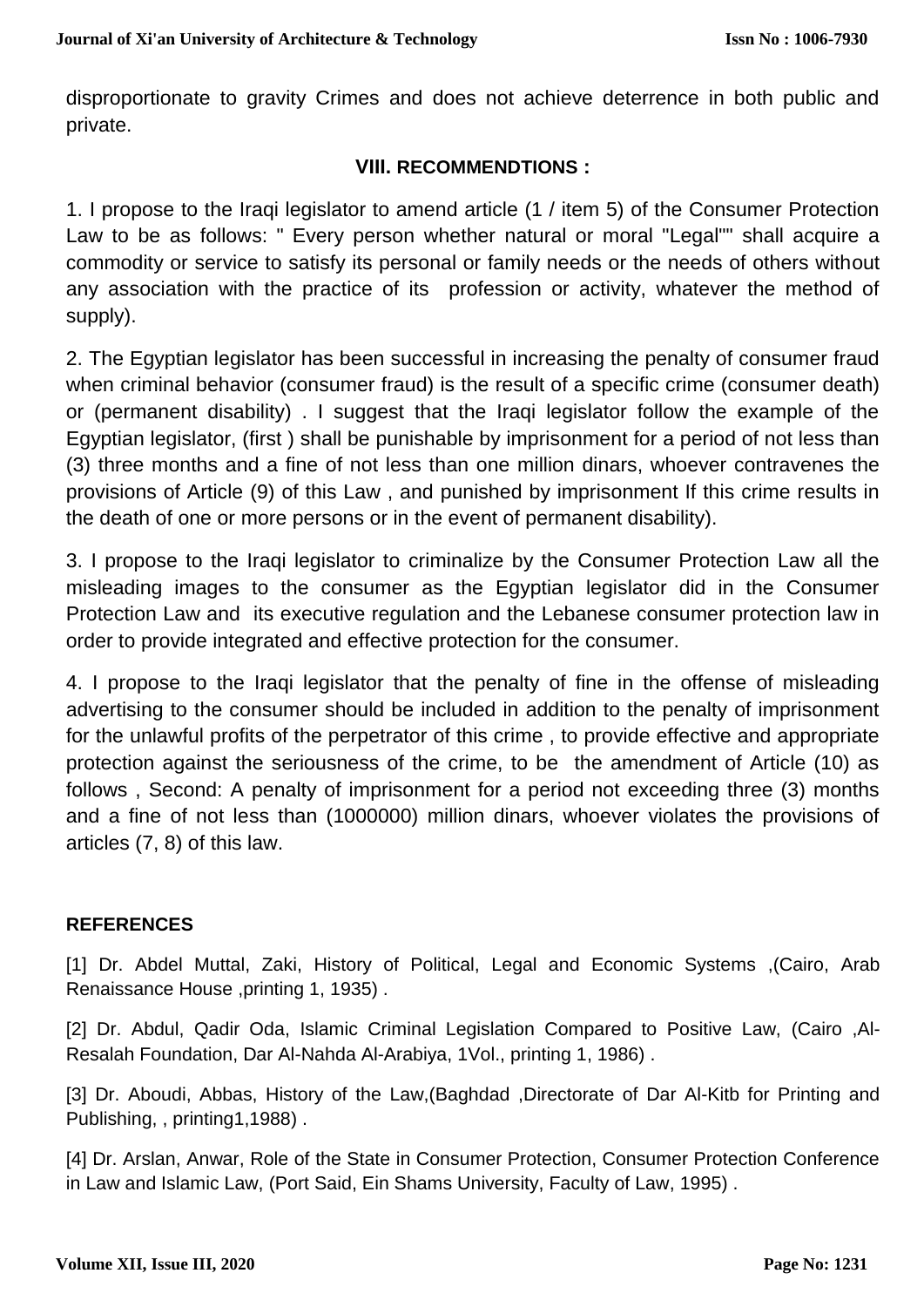[5] Dr. Abu Talib, Sufi Hassan, History of Legal and Social Systems,( Amman, Dar Al-Thaqafa Library , 2007).

[6] Al- Fadhel, Munther , History of Law, (Amman, Dar Al-Thaqafa Library, Printing 2 ,1998).

[7] Al-Fayoumi, Ahmed bin Mohammed bin Ali, Al-Musbah Al-Munir in Gharib Al-Sharh Al-Kabeer, ( Cairo , Dar Al- Maraf, 1964 ).

[8] Al-Fayrouzdi, Majd Al-Din Muhammad Ibn Ya`qub, The Surrounding Dictionary, (Beirut ,Al-Resalah Foundation , 1987 ).

[9] Dr. Al Hajj, Tareq and others, Marketing from Product to Consumer,(Jordan, Dar Safa for Publishing, , printing1,1990) .

[10] Al-Jaridi, Jamal Zaki, Online Selling of Counterfeit Goods , (Egypt, University Thought House, , printing 1, 2008).

[11] Dr. Al- Marsafawi, Fathi, The Law of the Romans, (Cairo, Cairo University Press, 1984).

[12] Dr. Al-Rifai, Ahmed Mohamed, The Civil Protection of Consumers to the Contractual Content , (Cairo, Dar Al-Nahda Al- Arabiya, , 1994) .

[13] Dr. Al –Tohamy, Sameh Abdel–Wahid, Online Contracting, (Cairo, Arab Renaissance House ,2005).

[14] Al-Sadiq, Saead, Consumer Protection under the new law No. 09/03 on consumer protection and suppression of fraud , Master Thesis,( University of Constantinople 1, Faculty of Law, 2014).

[15] Dr. Al-Sharabahi, Ramadan Ali, Consumer Protection in Islamic Jurisprudence -Comparative Study,( Alexandria ,New University Publishing House, 2004) .

[16] Dr. Alshahawi, Ibrahim Dasouki, Hesba in Islam, (Cairo ,Dar Al Orouba Library - Al-Madani Press, 1962).

[17] Corfu, G., Laprotection du consommateur Travaux deI'association ttenricapitant Henricpitant , ( 1973).

[18] Ebadi, Batoul Hamadeh, Commercial Advertising Misdemeanor and its Impact on the Consumer, (Lebanon, Halabi Publishers, Printing 1 , 2011) .

[19] Dr. El-Khalaf, Ahmed Mohamed Mahmoud Ali, Criminal Protection of Consumer in Egyptian, French and Islamic Law-Comparative Study,(Alexandria ,New University Publishing House, 2005).

[20] Dr. Hamdallah, Mohamed Hamdallah, Selection of the French Acquisition Law,( Cairo ,Dar Al-Nahda Al-Arabiya, 2000) .

[21] Dr. Hashi, Mamdouh Mohammed Khairi ,Civil Protection of Deceptive Commercial Advertisements,(Cairo, Dar al-Nahda al-Arabiya, Printing 1, 1998).

[22] Hassan , Ahmed Ibrahim, Origins of the History of Legal and Social Systems - Systems of the Special Department, (Alexandria ,University Publications House, 2003).